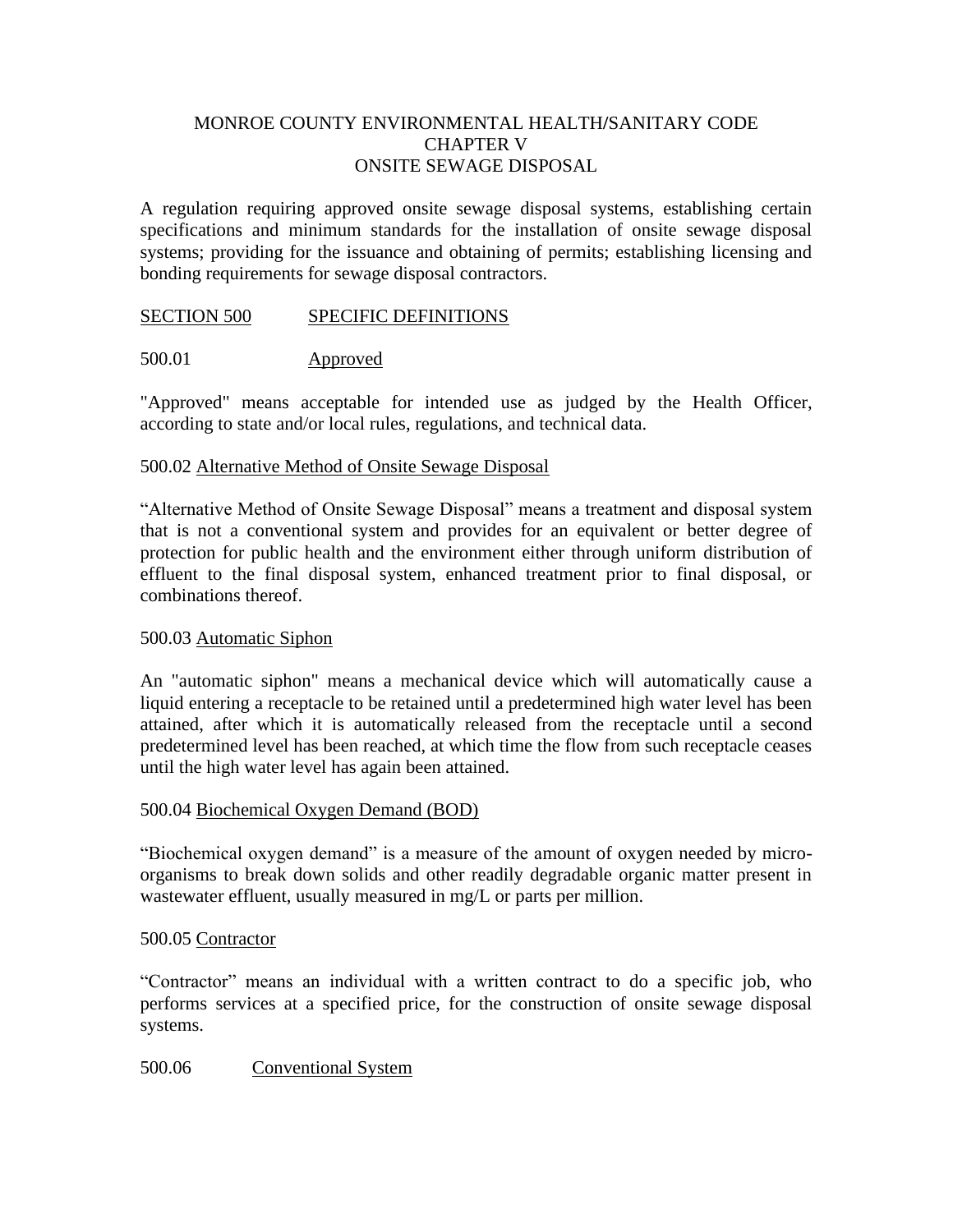A "conventional system" means an onsite sewage treatment and disposal system that contains a watertight septic tank with non-uniform distribution of effluent to subsurface soil trenches or an absorption bed.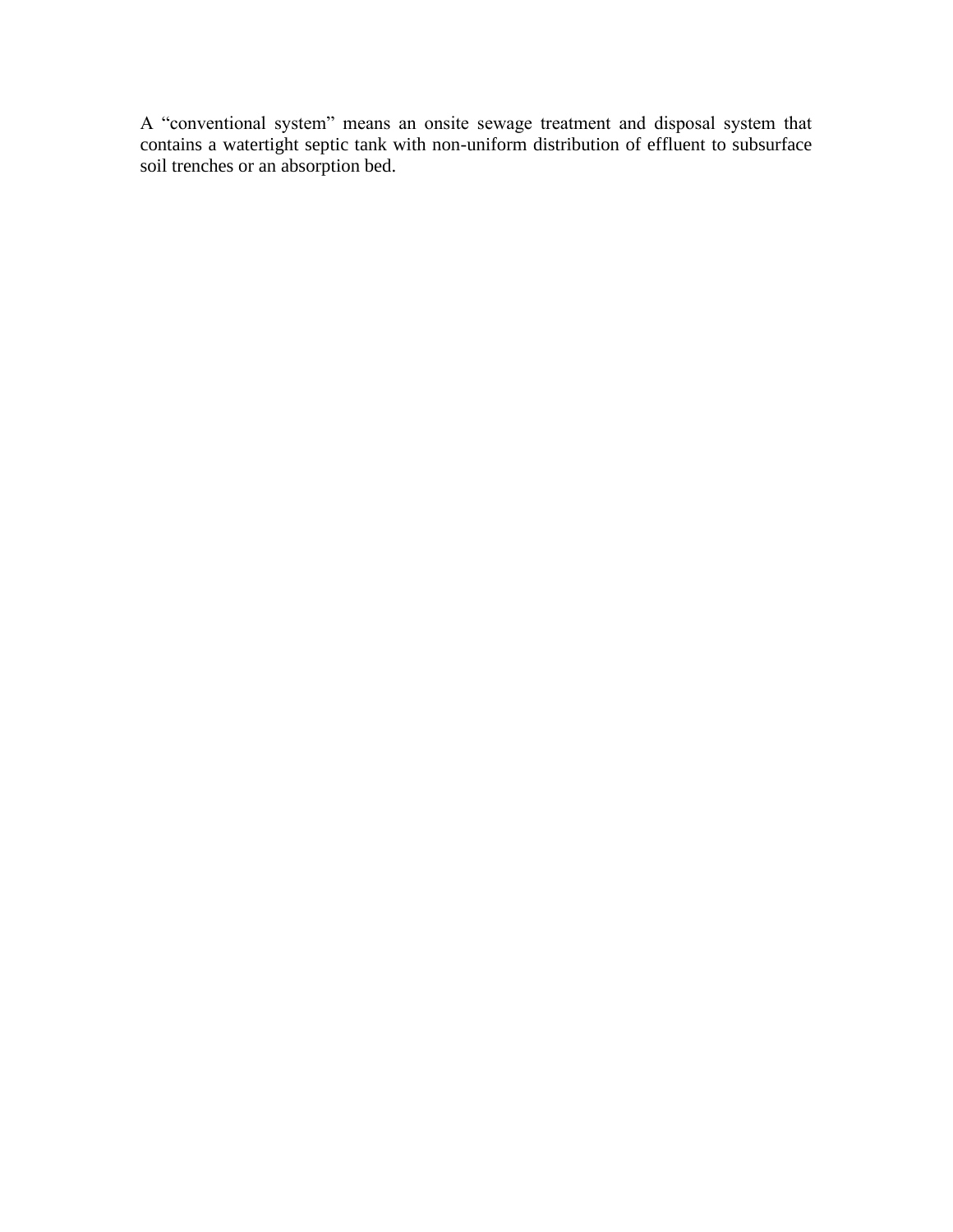# 500.07 Diversion Valve

"Diversion valve" means a mechanism provided to enable a switching of the effluent flow from one soil absorption system to another separate absorption system so as to permit alternate periods of loading and resting.

# 500.08 Dosing Chamber

"Dosing chamber" means a watertight tank or receptacle used for the purpose of retaining the overflow or effluent from a septic tank, pending its discharge to a selected point.

# 500.09 Effluent Filter

"Effluent filter" means an approved device installed, either inside or outside the septic tank, on the effluent side, for the purpose of improving the quality of the effluent from the septic tank to the soil absorption system.

# 500.10 Filter Material

"Filter material" means a medium of inert material or aggregate used in sewage disposal systems; e.g., washed gravel, stone, crushed rock, or other material**,** approved by the Health Officer.

# 500.11 Floodway

A "floodway" includes the channel of a river or stream and the area adjacent to the channel that will carry moving water during times of flood. This is a high hazard portion of the floodplain.

# 500.12 Flush Toilet

"Flush toilet" means a plumbing receptacle containing a portion of water, which receives human excreta and is designed to discharge the contents to an outlet connection by means of a flush of water.

# 500.13 Food Service Establishment

"Food service establishment" means a fixed or mobile restaurant, coffee shop, cafeteria, short order café, luncheonette, grill, tearoom, sandwich shop, soda fountain, tavern, bar, cocktail lounge, nightclub, drive-in, industrial feeding establishment, private organization serving the public, rental hall, catering kitchen, delicatessen, theater, commissary, or similar place in which food or drink is prepared for direct consumption through service on the premises or elsewhere, and any other eating or drinking establishment or operation where food is served or provided for the public.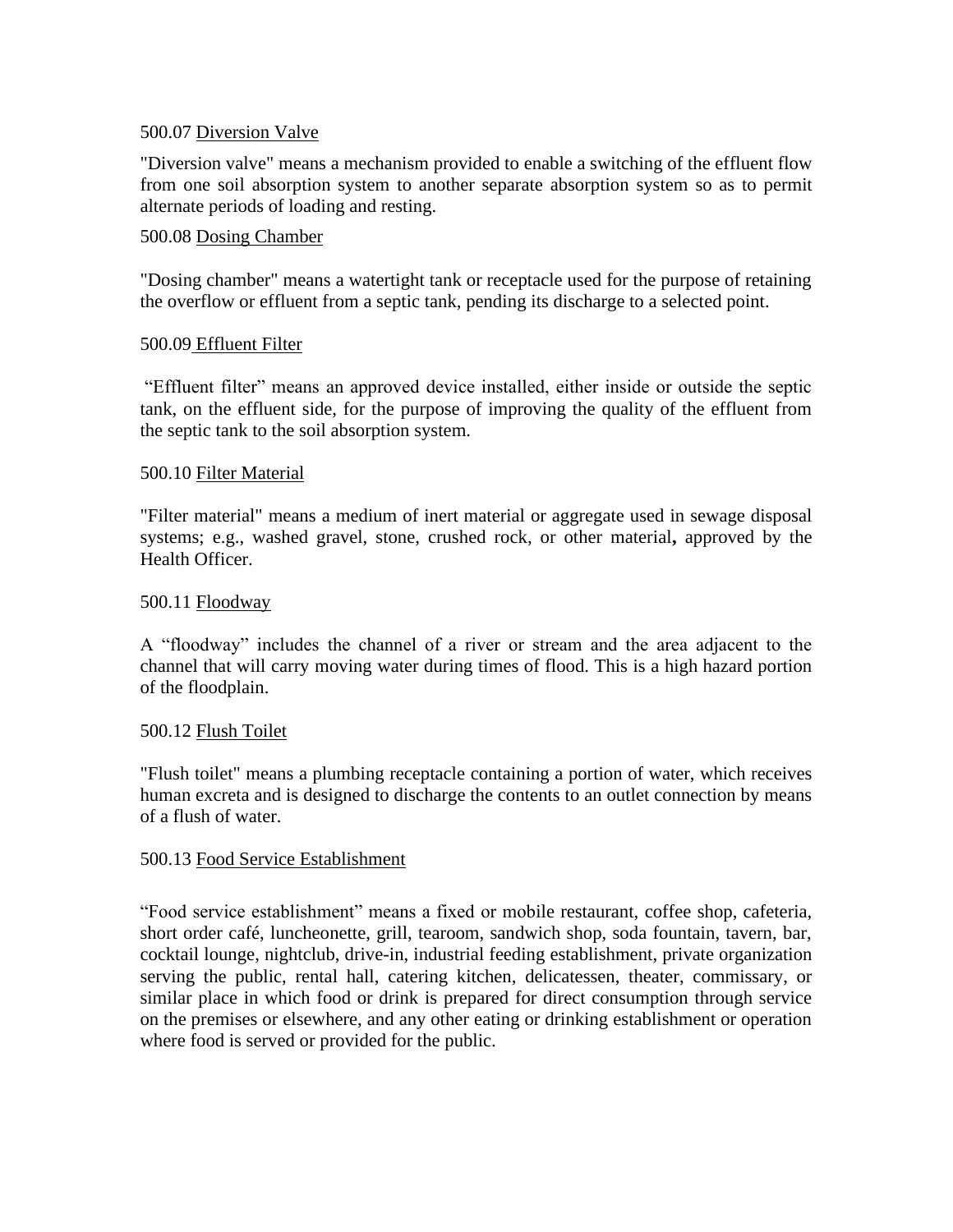# 500.14 Geosynthetic Fabric Standards

"Geosynthetic fabric" means a lightweight non-woven fabric used as the separation material on top of drainfield stone to provide separation between the soil cover and the stone. The fabric used shall meet the following specifications:

| <b>Property Value</b>                                 | <b>Test Method</b> | Minimum Avg. Roll |
|-------------------------------------------------------|--------------------|-------------------|
| Grab Tensile, lbs                                     | *ASTM D4632        | 35 lbs, minimum   |
| Grab Elongation, %                                    | *ASTM D4632        | 50%, minimum      |
| Puncture lbs                                          | *ASTM D4833        | 10 lbs, minimum   |
| Trapezoidal tears, lbs                                | *ASTM D4533        | 11 lbs, minimum   |
| **AOS.US Sieve #                                      | *ASTM D4751        | 20US sieve#, min. |
| **AOS.US Sieve #                                      | *ASTM D4751        | 70US sieve#, max. |
| *American Society for Testing and Materials Standards |                    |                   |

\*\*Apparent Opening Size: A property that indicates the approximate largest particle that would effectively pass through the geosynthetic fabric.

# 500.15 Gley colorations

"Gley Colorations" means a type of hydric soil that exhibits a greenish-blue-grey soil color due to wetland conditions.

# 500.16 Highest Known Water Table

"Highest Known Water Table" means the elevation in the soil profile where evidence is present that water has displaced oxygen in the soil for a prolonged period of time, determined by the presence of redoximorphic features, gley colorations, or free water in the soil.

# 500.17 Homeowner

"Homeowner" means any person who owns a single or two family dwelling and has the intention of occupying said dwelling.

#### 500.18 Installer

"Installer" means any person licensed under this Code to construct and install onsite sewage disposal systems.

#### 500.19 Maintenance Agreement

"Maintenance agreement" means a contract for a period of time to provide maintenance of mechanical equipment provided by a qualified service provider.

#### 500.20 Manual of Septic Tank Practice

"Manual of Septic Tank Practice" means a publication of the United States Department of Health, Education and Welfare Publication No. (HSM) 72-10020, formerly known as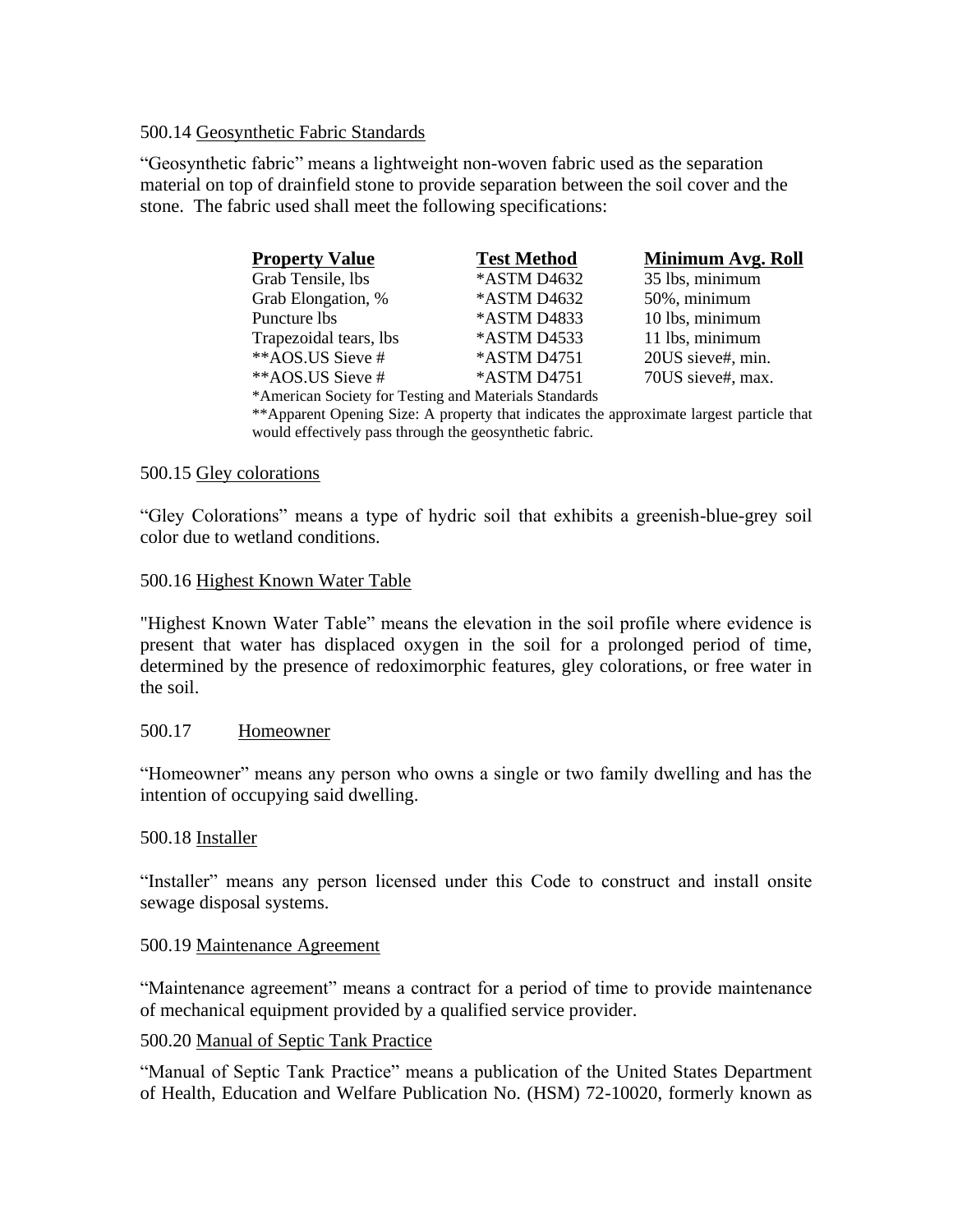"PHS Publication No. 526," revised 1967, for sale by the Superintendent of Documents, U.S. Government Printing Office, Washington, D.C. 20201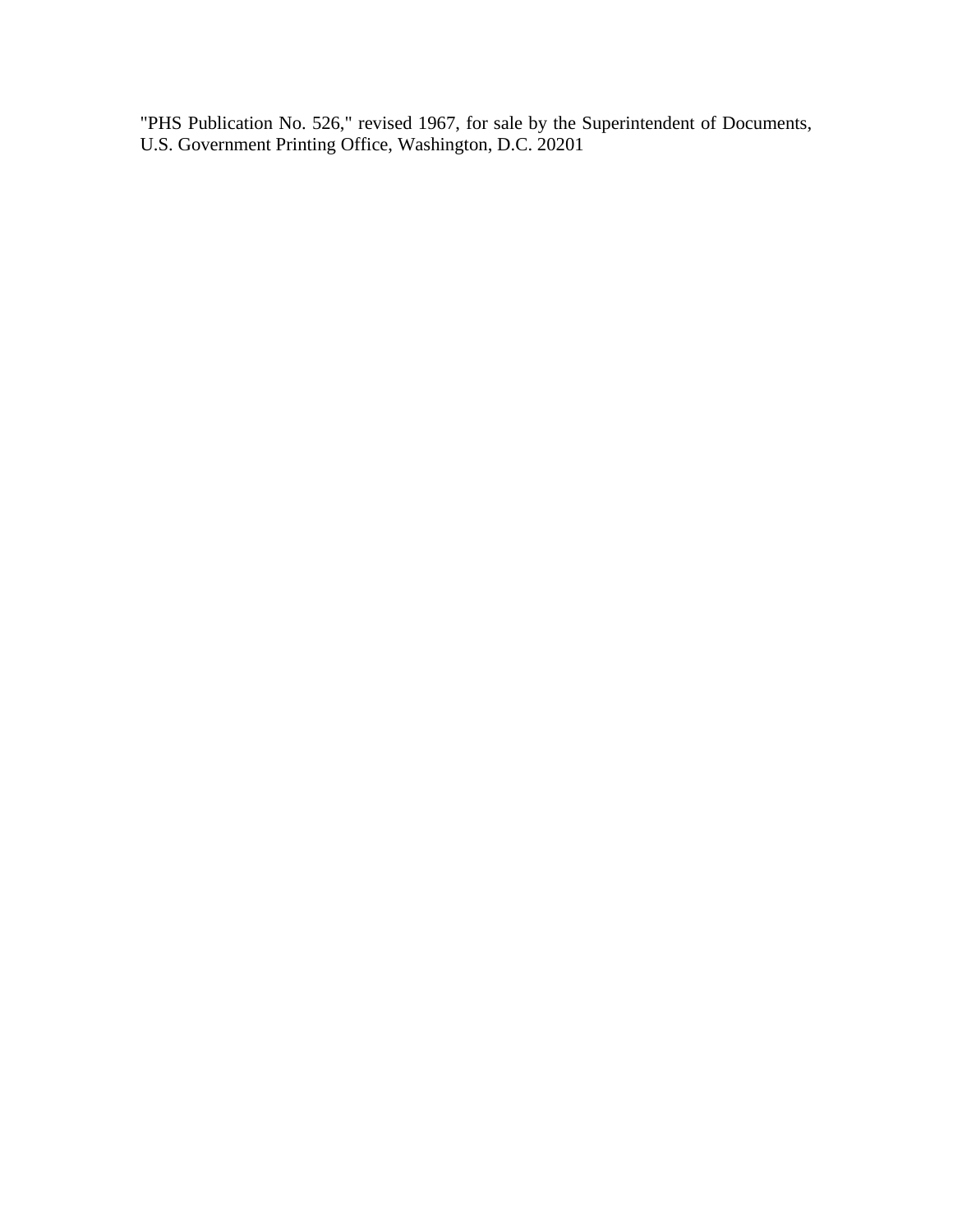# 500.21 Nonresidential

"Nonresidential" means any parcel being developed for any use other than a single or two family habitable building or for a residential habitable building in a platted subdivision that falls under the jurisdiction of Act 288 of the Public Acts of 1967, as amended, commonly referred to the Land Division Act.

# 500.22 Nuisance

"Nuisance", under this Code, means any condition where effluent from any onsite sewage disposal system is exposed to the surface of the ground or is permitted to drain on or to the surface of the ground, into any ditch, storm sewer, lake, pond, river, or stream, or when the odor, appearance, or presence of the effluent may have an obnoxious or detrimental effect on or to the senses and/or health of persons.

# 500.23 Onsite Sewage Disposal System;

"Onsite Sewage Disposal System" method of wastewater disposal other than a public system which is under the jurisdiction of the Michigan Public Health Code, Part 41 of Act 451 of the Public Acts of 1994, as amended, which receives human excreta, liquid wastes, or both from one premise. Included within the scope of this definition are septic tank-soil absorption systems, privies, chemical toilets, and such other types as may be approved by the Health Officer.

# 500.24 Ped

Ped means a unit of soil structure; an aggregate, such as prism, block, or granule formed by natural process.

#### 500.25 Pretreatment System

"Pretreatment system" means any technology or combination of technologies that precedes the discharge of wastewater to the onsite sewage disposal system for the purpose of improving the water quality of the effluent.

#### 500.26 Redoximorphic Features

"Redoximorphic Features" means mottling of soil and is identified by the presence of oxidized and reduced states of iron in the same ped.

#### 500.27 Septic Tank

A "septic tank" is a watertight and structurally sound receptacle used for storage and decomposition of human excrement and domestic wastes. Septic tanks and dosing tanks used for onsite sewage disposal systems shall be structurally sound when installed, so as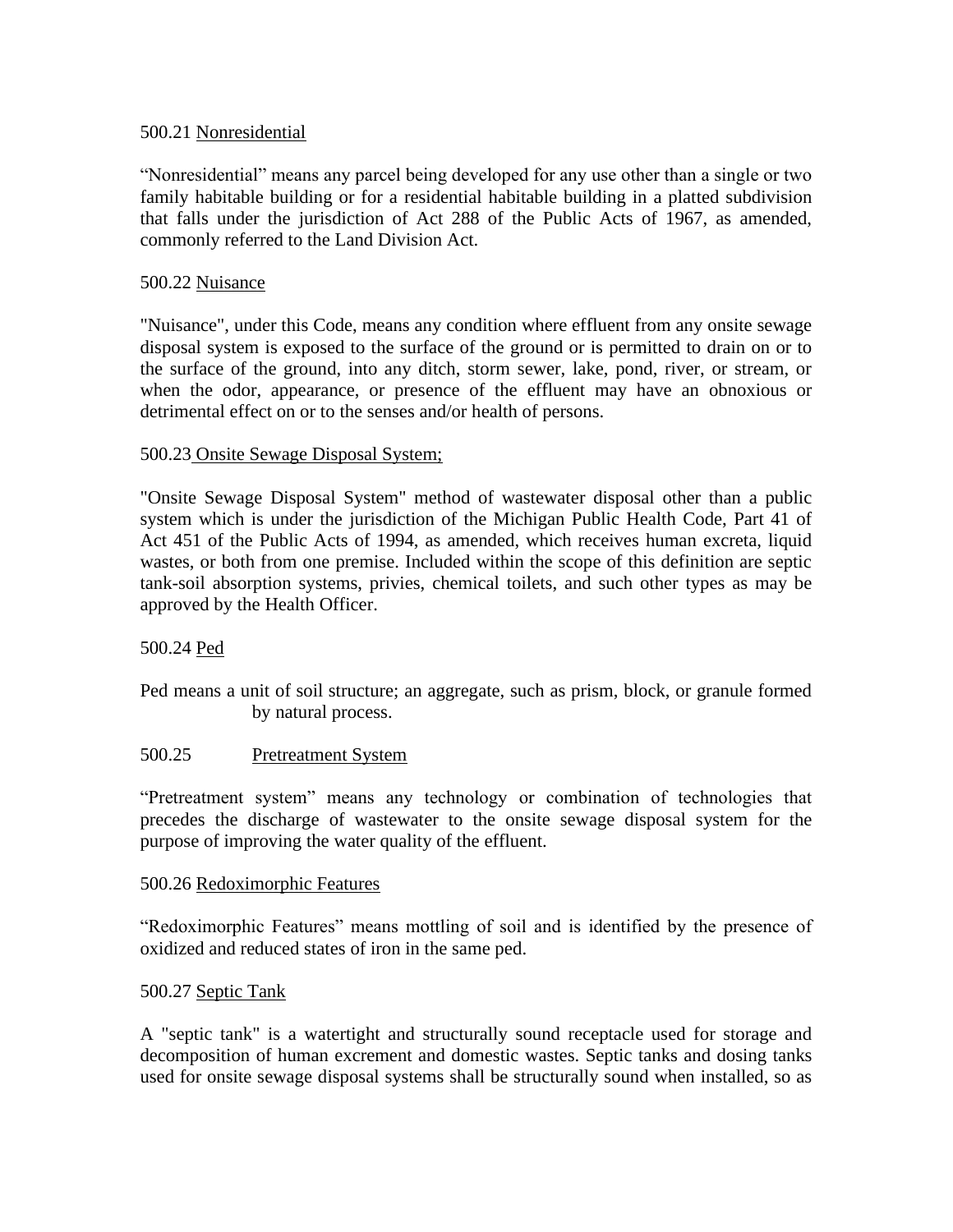to support the weight of the soil around and above the tank in both a full and empty condition and be of sufficient weight to prevent buoyancy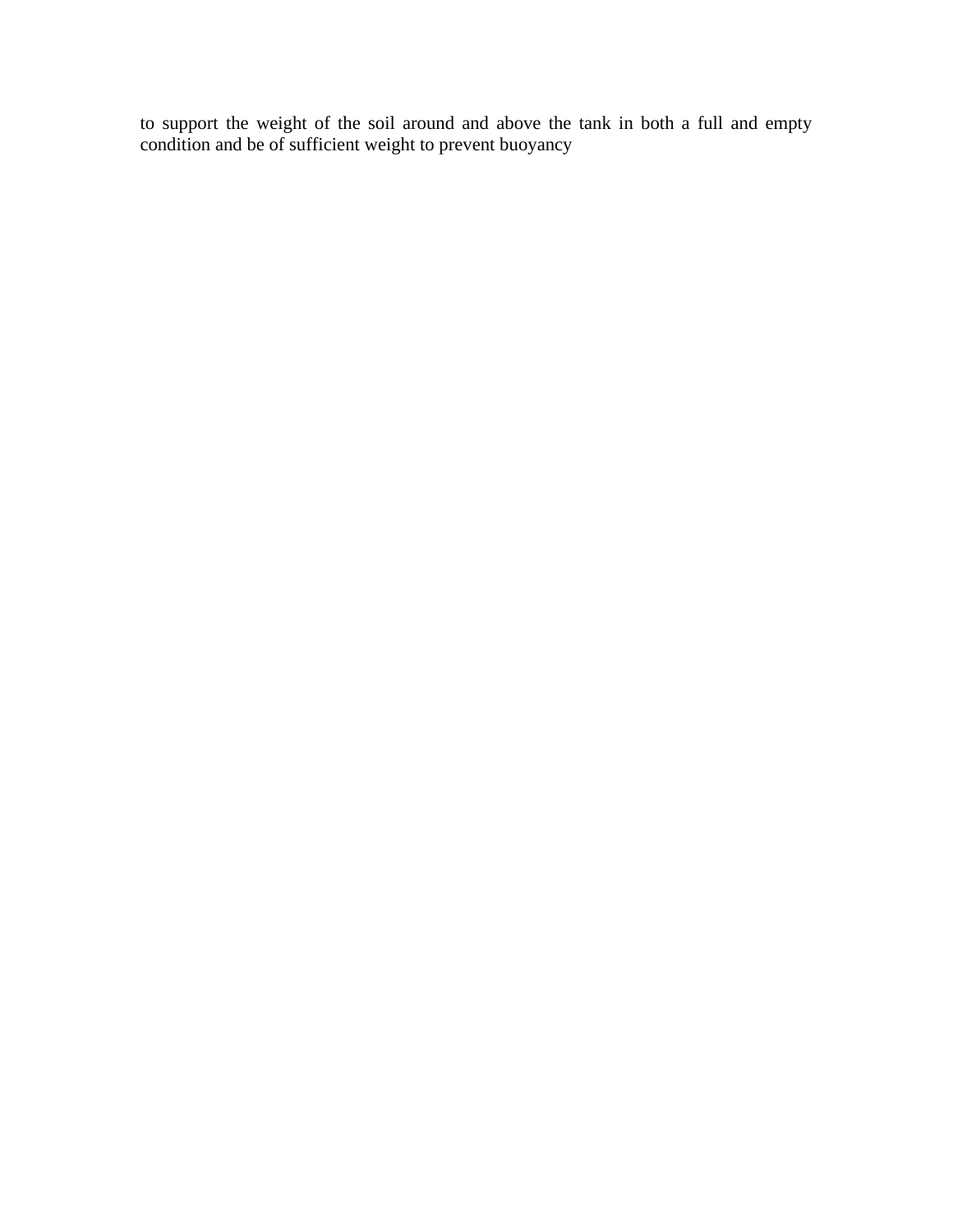# 500.28 Service Provider

"Service Provider" means an individual authorized by the manufacturer of the pretreatment or onsite sewage disposal system and recognized by the Monroe County Health Department, who represents the manufacturer and/or is the distributor of a pretreatment or onsite sewage disposal system who contracts services to perform maintenance on pretreatment or onsite sewage disposal systems.

# 500.29 Sewage

"Sewage" means a combination of the domestic liquid or semi-solid wastes. This includes human excreta, garbage disposal wastes, dishwater, bath water, and laundry wastes, together with all liquid wastes that could be a hazard to public health or create a nuisance.

# 500.30 Sewer

A "sewer" is a watertight conduit for carrying sewage.

# 500.31 Single Installation License

"Single Installation License" means a license to install one onsite sewage disposal system serving a dwelling within Monroe County in which the homeowner has the intention of occupying.

# 500.32 Soil Absorption System

"Soil Absorption System" means a method of utilizing the soil for subsequent absorption of sewage; e.g., a trench, bed, or a combination thereof.

## 500.33 Surface Water

"Surface Water" means the water that is exposed or flows on the ground surface.

# 500.34 Total Suspended Solids (TSS)

"Total suspended solids" means a measure of the amount of solid matter in wastewater or effluent usually measured in mg/L or parts per million.

#### 500.35 Variance

"Variance" means a written authorization to deviate from a specific provision of this regulation.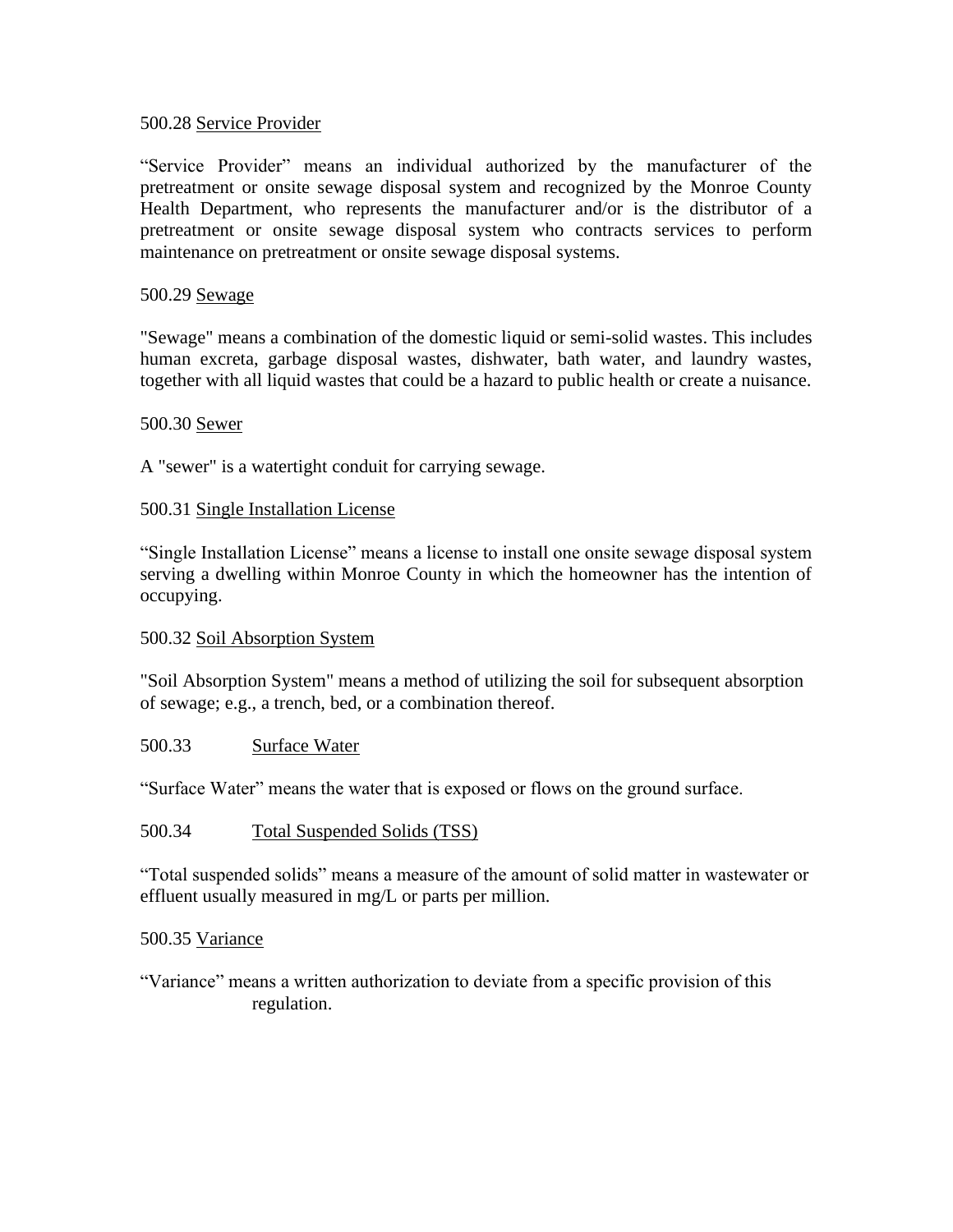# SECTION 501 JURISDICTION AND ADMINISTRATION

## 501.01 Jurisdiction

This regulation applies to the installation and maintenance of all onsite sewage disposal systems within Monroe County serving:

(a) Single and two family habitable buildings

(b) Nonresidential structures with effluent discharge less than 1000 gallons per day (gpd)

## 501.02 State Laws and Regulations

The installation and use of onsite sewage disposal systems shall conform to the applicable requirements of Sections 2433 through 2446 of the Michigan Public Health Code, 1978 PA 368, as amended, Part 31, Water Resources Protection, of the Natural Resources and Environmental Protection Act, 1994 PA 451, as amended, and Part 22, Administrative rules and Part 4, Department of Environmental Quality Administrative Rules for On-Site Water Supply and Sewage Disposal for Land Divisions and Subdivisions, R 560.406 to R 560.428, the Michigan Criteria for Subsurface Sewage Disposal, April 1994, as amended and to the rules and regulations adopted pursuant to said Acts and criteria. Privies shall conform to the Public Health Code, Part 127 of P.A. 1978, as amended.

#### 501.03 Sewage Disposal Facilities Required

All devices including flush toilets, urinals, lavatories, sinks, bathtubs, showers, laundry sinks, or any other device from which sewage emanates shall be connected to an approved onsite sewage disposal system. However, when public sanitary sewers are available, specified in the Natural Resources and Environmental Protection Act, Part 31, of Act 451 of the Public Acts of 1994, as amended, all devices where sewage emanates shall be connected to said public sanitary sewer system. Footing drainage, downspouts, water softener regenerating water, or any other waste not defined as sewage shall not be connected to or discharged into any part of the onsite sewage disposal system, or its immediate vicinity.

#### 501.04 Premise Occupancy

It shall be unlawful for any person to occupy, or permit to be occupied, any premise that is not equipped with an adequate onsite sewage disposal system for the disposal of all forms of sewage in a sanitary manner. Such facilities shall be constructed in accordance with the provisions of this regulation. Under no condition may the sewage from an existing or hereafter constructed premise be discharged or deposited upon the surface of the ground, or into any lake, river, stream, county drain, ditch, pond, or storm sewer. Any premise constructed or maintained that is not in accordance with these regulations may be declared unfit for habitation and may be so posted by the Health Officer. A habitable building posted as unfit for human habitation shall be vacated within a reasonable period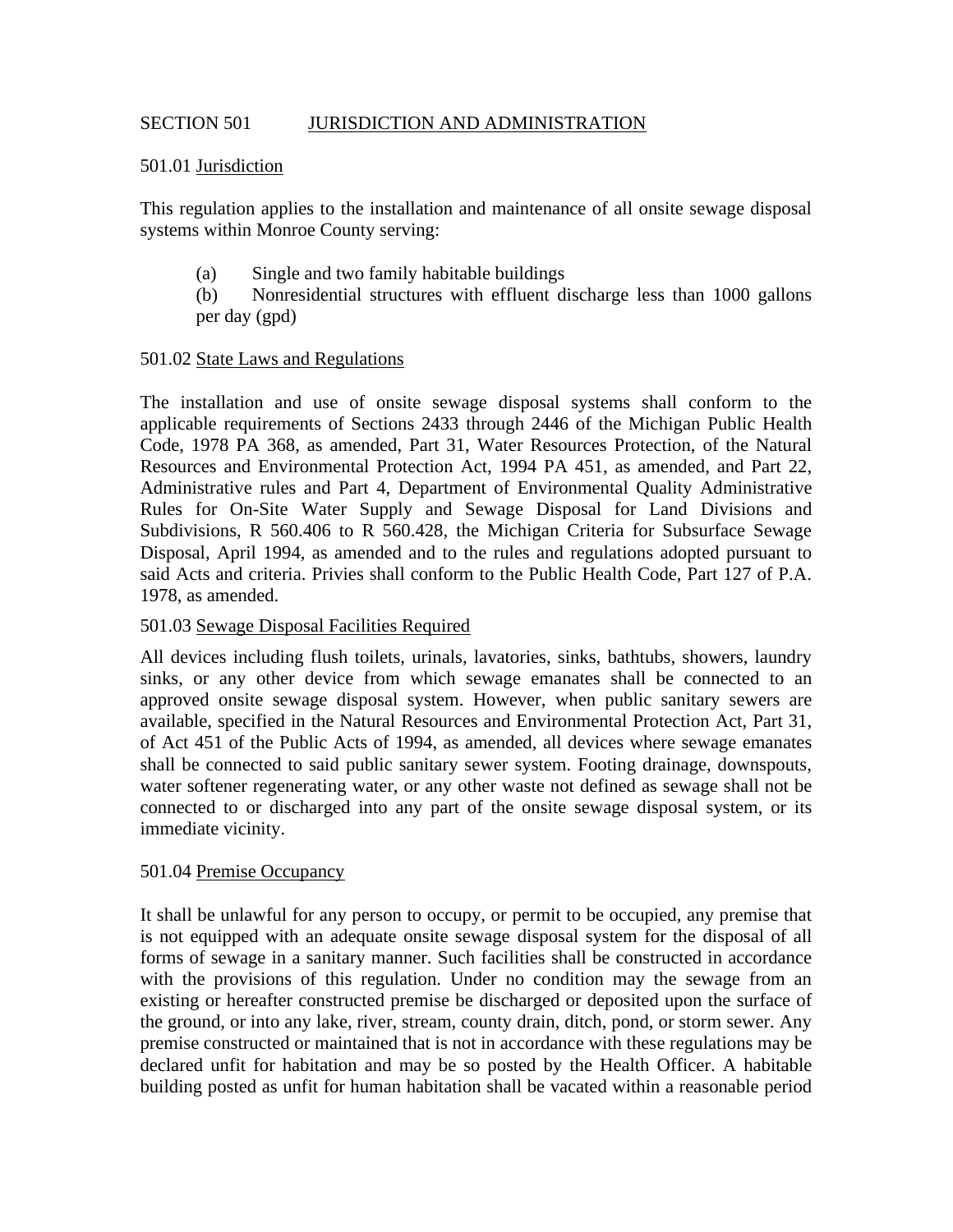of time not to exceed 30 days, unless said violation has been corrected within this specified time limit.

# 501.05 Condemnation of Existing Installations

The Health Officer may condemn and order repaired or replaced any existing onsite sewage disposal system where the effluent therefrom is exposed to the surface or is permitted to drain onto the surface of the ground, or into any lake, river, county drain, storm sewer, pond, or stream, or where the seepage of effluent therefrom may endanger a public or private water supply, or where an improperly constructed or maintained onsite sewage disposal system creates a public or private nuisance.

# 501.06 Drains

When the Health Officer determines that improperly treated sewage is flowing from the outlet of any public or private drain of unknown course or origin, he/she may issue public notices requiring the owner of the property from which such sewage originated, to comply with the provisions of Section 501.03 of these regulations. Public notices shall consist of the posting of at least five conspicuous notices in the area served by said drain. After not less than 30 days following posting of the notices, the Health Officer may plug, or cause to be plugged, the outlet of said drain, except an established county or intercounty drain, until such time as the sources of the sewage have been located. Owners of premises known to be discharging improperly treated sewage in said drain posted by the Health Officer shall be given written notice of corrections required within the time allowed by the posted notices. Failure to comply shall be considered a violation of this regulations. The Health Officer shall not be liable for any damages, that result or might result from action authorized by this section.

# 501.07 Separate Systems for Each Habitable Building

Unless specifically approved by the Health Officer, each onsite sewage disposal system shall serve only one habitable building. No septic tank, tile field, or any part thereof shall be located on any property other than that where the habitable building is located except by a properly recorded deed restriction and written permission of the Health Officer.

# 501.08 Maintenance

An onsite sewage disposal system shall be continually operated and maintained in accordance with this regulation. A septic tank shall be serviced by having sludge pumped out at such intervals as necessary to prevent carry-over of solids into the absorption field. The pumping service shall be provide by a septage hauler licensed under Part 117 of the Natural Resources and Environmental Protection Act, Act 451 of the Public Acts of 1994, as amended.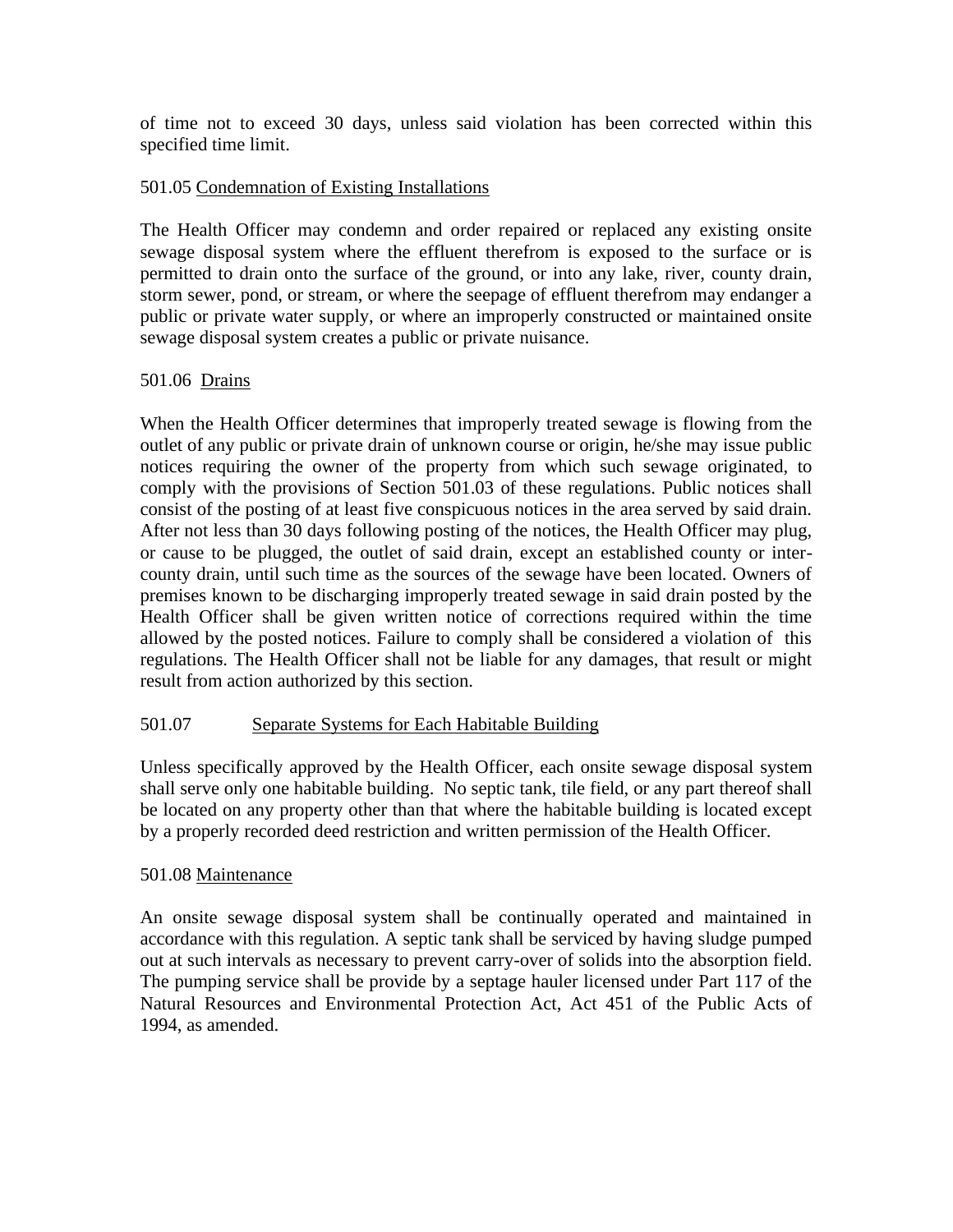# 501.09 Mechanical Systems for Sewage Treatment

Before the installation of residential or nonresidential mechanical device or system for treatment of sewage by aeration, flotation, or other processes exclusive of conventional septic tanks and/or dosing tanks, written application shall be made to the Health Officer for approval. Complete information about the mechanical system shall be provided to the Health Officer, including but not limited to, manufacturer, model number, design specifications, independent test data, warranties, guarantees, and other data needed for evaluation. Prior to approval by the Health Officer, a continuing maintenance agreement for the life of the mechanical system shall be required and submitted by a qualified service provider authorized to do business in Michigan.

# 501.10 Abandonment of Onsite Sewage Disposal Systems

When any existing onsite sewage disposal system is abandoned or its use terminated, the existing septic tank(s), dosing tank(s), and drywell(s) shall be pumped, the tank top removed, and the tank filled with material approved by the Monroe County Health Department or crushed and removed from the premise.

501.11 Engineered Onsite Sewage Disposal System Plans

Plans at scale prepared by a licensed engineer in the State of Michigan, or a Registered Sanitarian in the State of Michigan, or a Registered Environmental Health Specialist as specified by the National Environmental Health Association shall be required for all onsite sewage disposal systems serving nonresidential structures as defined in this regulation.

# SECTION 502 LICENSING AND BONDING OF CONTRACTORS

# 502.01 Initial Licensing:

A contractor, prior to commencing any work to install onsite wastewater disposal systems within Monroe County, shall apply for and obtain an annual sewage disposal system installation license from the Monroe County Health Department. Each applicant for such license shall take and successfully pass a written examination prepared by the Health Officer. A fee, as stated in the Health Department Fee Schedule, shall accompany each application. The annual licensing period shall expire on December  $31<sup>st</sup>$  of each year.

A license shall not be issued to any contractor for hire to install septic tanks and onsite sewage disposal systems unless a performance bond, the amount of said bond as stated in the Health Department Fee Schedule, that is valid for a period of at least one year beyond the expiration date of said license, is made, executed, and delivered to the Health Officer in the name of Monroe County. The bond shall be made available for payment to the Monroe County Health Department in the event of necessary servicing, repair, and/or replacement of any onsite sewage disposal system covered by said bond. If at any time the contractor does not have a valid bond as outlined in this chapter, the Health Officer may declare void the permit for each private sewage treatment system covered by said bond and may forthwith order the vacating of any or all premises served by such system, in accordance with Section 202.03 of this regulation. Charges against this bond may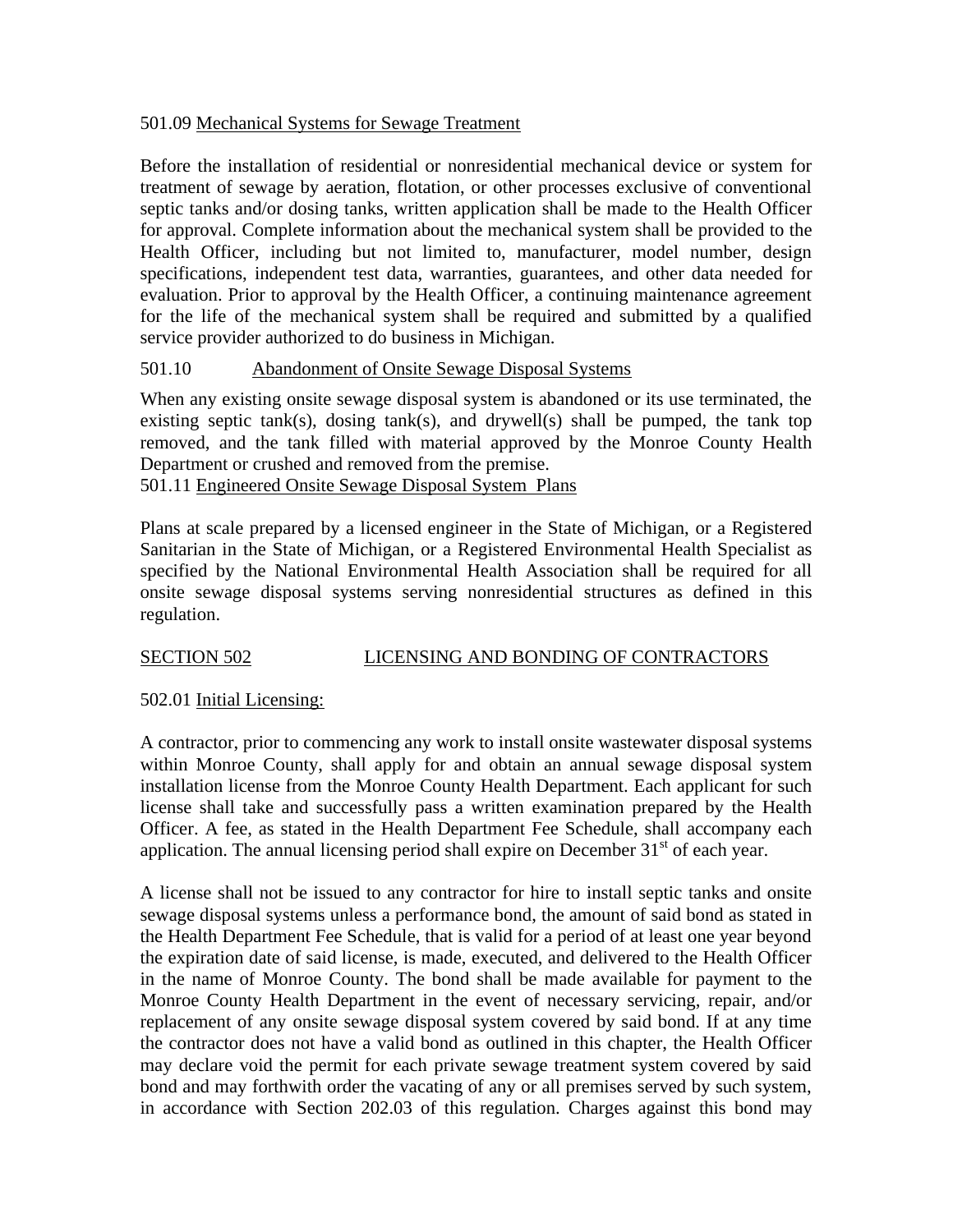include necessary costs of servicing, repair, replacement, and subsequent inspection of said sewage treatment system, with customary allowance for overhead charges. A surety company authorized to do business in Michigan shall execute the bond..

# 502.02 Initial Licensing: Homeowner

A homeowner prior to commencing any work to install an onsite sewage disposal system shall apply for and be issued a single installation license to install an onsite sewage disposal system serving a habitable building within Monroe County in which the homeowner has the intention of occupying. Each applicant for such license shall take and successfully pass a written examination prepared by the Health Officer. A single application license shall not require a performance bond as described in Section 502.01.

# 502.03 License Renewal

Before renewal of the onsite sewage disposal system installation license issued under the provisions of Section 502.01, any contractor licensed under the provisions of Section 502 shall be required to take and successfully pass a written examination prior to renewal of a license. If the person or contractor has installed a minimum of five sewage disposal systems in the past calendar year the written examination may be waived at the discretion of the Health Officer.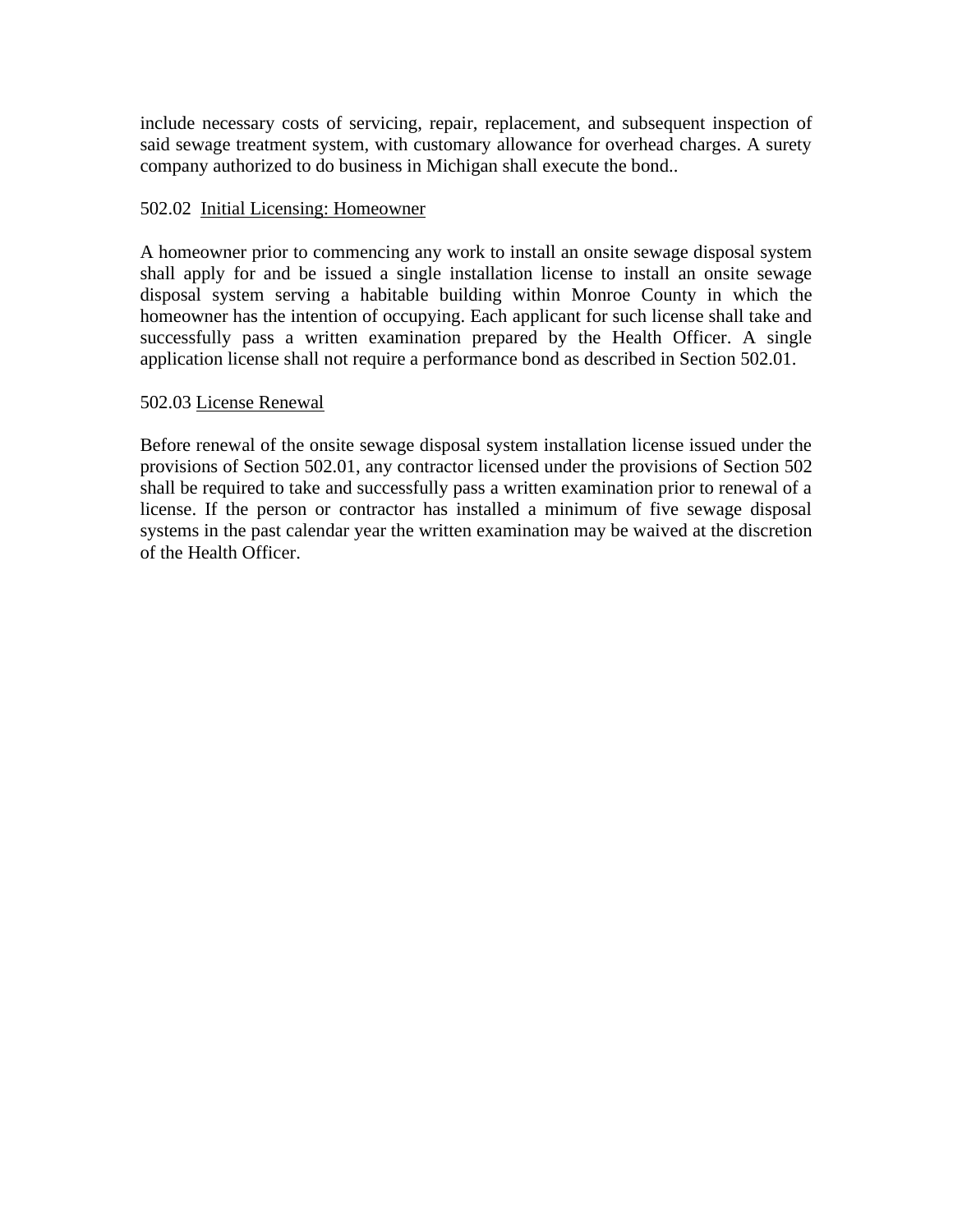## 502.04 License Revocation

Any license issued pursuant to Section 502.01 of these provisions may be forthwith revoked by the Monroe County Health Department if in the judgment of the Health Officer one or more of the following conditions are present:

(a) The performance bond as stated in Section 502.01 expires or becomes ineffective; or

(b) The contractor installs any onsite sewage disposal system without first obtaining a permit from the Monroe County Health Department; or

(c) Violations of constructional requirements as stated in the construction permit and/or other provisions of these regulations.

# SECTION 503 PERMITS, APPROVAL, FEES

503.01 Permit Required

It shall be unlawful for any person to construct, repair, alter, or extend any onsite sewage disposal system within Monroe County unless the Health Officer has issued a permit for an onsite sewage disposal system in accordance with this regulation.

# 503.02 Application

- (a) Before a permit to construct an onsite sewage disposal system will be issued, an application shall be made to the Health Officer on a form provided by the Health Department. A site assessment shall be conducted and evaluated as described in sections 503.06, 503.07 and 503.08.
- (b) The application shall include the name and address of the applicant, the description of the property on which said construction, alteration, or extension is proposed, and the actual or proposed use of the property.

(c) The application fees, as specified in the Health Department Fee Schedule, shall accompany the application for a permit.

# 503.03 Priority Over Building Permits

No city, village, township, or agency shall issue a building permit or otherwise allow commencement of construction of any premises where public sewers are not available until a permit has first been obtained from the Health Officer for an onsite sewage disposal system. No city, village, township, or agency shall issue a building permit or otherwise allow commencement of construction of an addition or major alteration to an existing habitable building if public sewers are not available until approval for the continued use of the existing onsite sewage disposal system has been given by the Health Officer or until a permit has been issued by the Health Officer for the construction of an onsite sewage disposal system.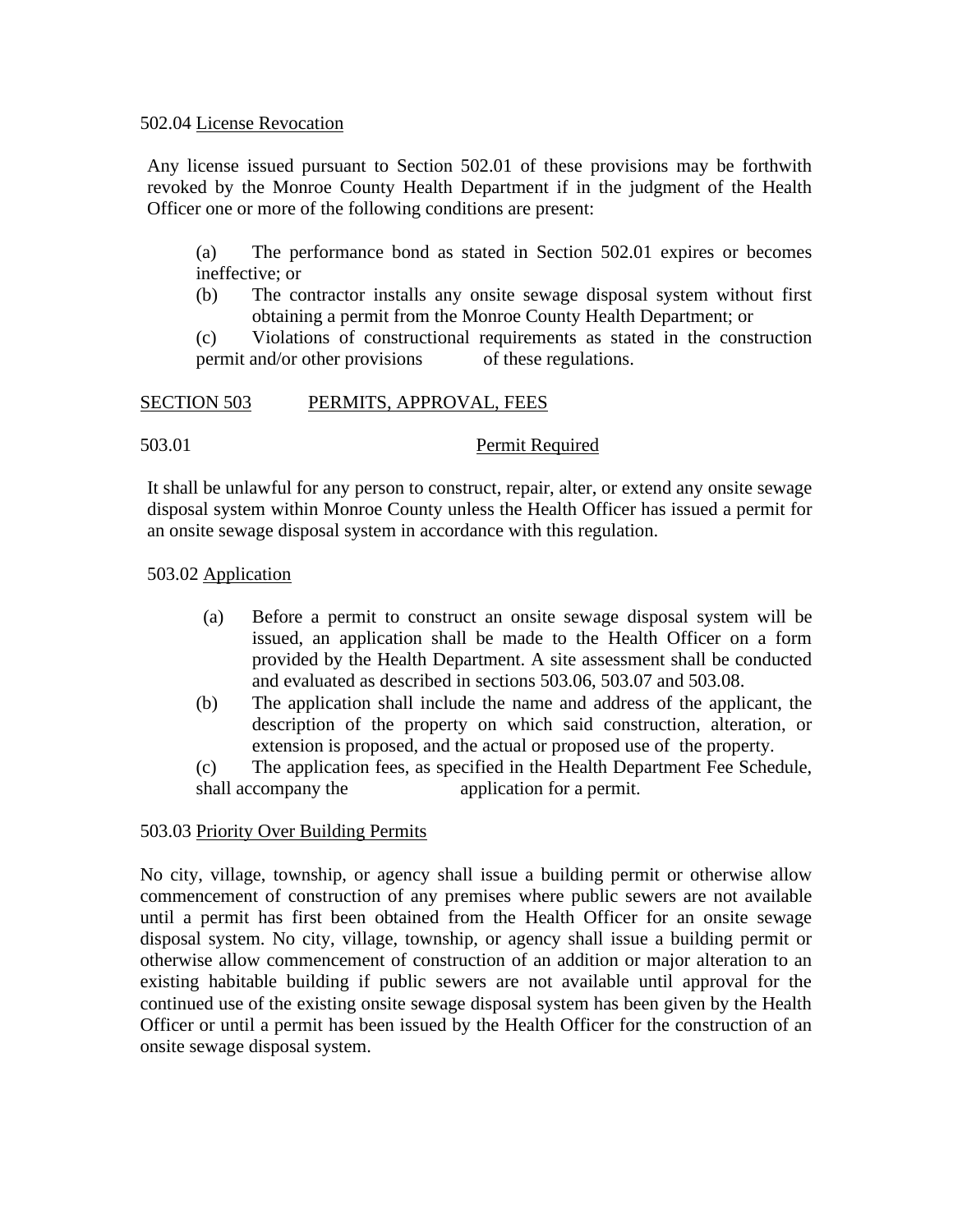# 503.04 Expiration of Permits

Any permit issued pursuant to the requirements of the preceding sections shall be valid for the term of 12 months from the date of issuance, unless declared void as provided for in Section 503.05, and no construction, alteration, and/or extension shall continue without renewal of said permit. Said permit shall not be transferable to any new owner or to another location on the same parcel of property or to a different location and/or owner at a different parcel of property. One 60-day permit extension may be granted provided the request for the extension is received in writing and prior to expiration of said permit.

# 503.05 Stop Work Order - Void Permit

The permit for an onsite sewage disposal system may be declared void and a "Stop Work Order" posted by the Health Officer if the area designated for the onsite sewage disposal system is disturbed by major filling, excavating, paving, or flooding, or by the installation of a public sewer, by location of a water supply well or other feature so as to encroach on any required isolation distance. The permit may also be declared void if there is any increase in the scope of the project prior to, during, or following construction of said system, or when the construction of the onsite sewage disposal system is found in violation with the provisions of these regulations.

# 503.06 Onsite Sewage Disposal System Permit Evaluation Process

Before a permit to install an onsite sewage disposal system will be issued, test borings shall be made by a representative of the Monroe County Health Department, or excavations conducted by a backhoe operator independently contracted by the property owner or applicant, while the representative of the Monroe County Health Department is present, within the area proposed for the sewage disposal system to determine that the groundwater level and soil formation comply with this section. The following criteria shall be used in determining the suitability of the property to provide satisfactory drainage and area for an onsite sewage disposal system:

- (a) Soil Analysis The soil classification and interpretations as provided by the United States Department of Agriculture, Natural Resources Conservation Service, and the use limitations pertaining to that soil classification will be considered by the Health Officer and used as part of the property evaluation. Test borings or excavations shall be made, to a minimum depth of four feet, within the area proposed for the onsite sewage disposal system to determine that the groundwater level and soil formation comply with this section.
- (b) Highest Known Water Table
- (c) Hardpan Clay, Impervious Material Impervious hardpan clay, stone or shale, if present, shall be at least four feet below the bottom of the soil absorption system, and shall also be at least four feet below the parent ground surface.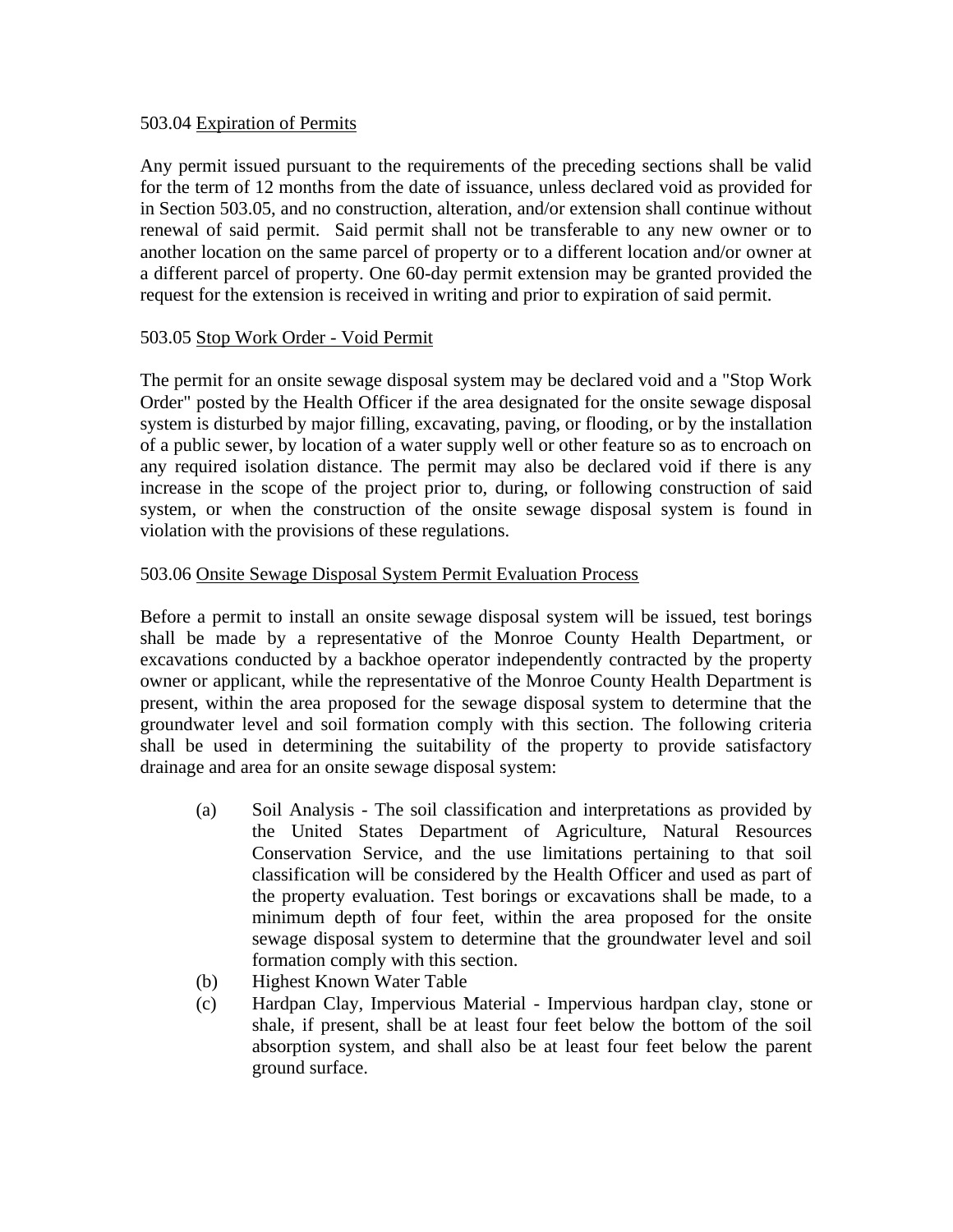- (d) Filled Ground Filled ground or "made land" shall be acceptable only under specific written approval of the Health Officer and in any case shall be compacted or allowed to settle for at least one year from time of the filling. Filling shall not be allowed over unstable soil, peat, muck, organic material, or within 100 feet of any lake, stream, pond, or other surface body of water.
- (e) Replacement Area Sufficient area shall be set aside or put on reserve for a future replacement system. Such replacement system area shall at least equal the area required for the initial system.

# 503.07 Denial of Onsite Sewage Disposal Permit Application

The Health Officer shall have the right to reject an application for construction of an onsite sewage disposal system if any of the following are present: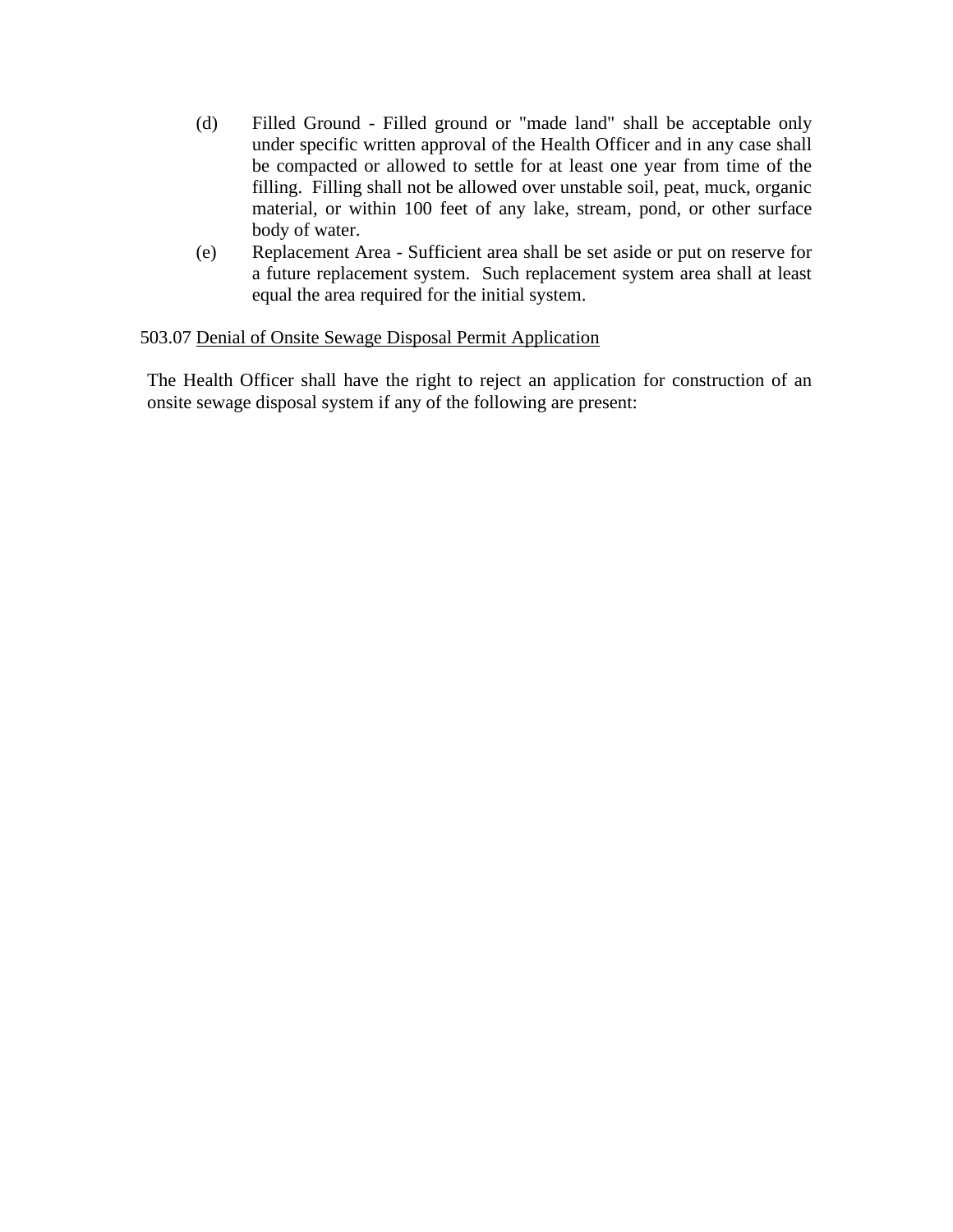- (a) Where a publicly operated sewage system is available; or
- (b) When the property served lacks sufficient area for an original and replacement onsite sewage disposal system; where the replacement area is at least equal the area required for the initial system; and/or lacks sufficient area to maintain the proper isolation distances from property lines, surface waters, and water supply systems; or
- (c) Where the soil classification as determined by the United States Department of Agriculture, Natural Resources and Conservation Service, indicates a percolation rate of more than 60 minutes per inch and a field evaluation confirms the presence of soils containing a high proportion of silt and/or clay except as provided for in Section 503.08; or
- (d) Where the highest known water table or evidence thereof is less than two feet from the natural ground surface, except where present in soils containing a high proportion of silt and/or clay as provided for in Section 503.08; or
- (e) Where the property is subject to flooding by inclusion within the floodway as determined by the United States Geological Survey (USGS) or Housing and Urban Development (HUD);or

(f) Where rock formation or other impervious strata is within four feet of the natural ground surface; or

- (g) Where slopes are greater than 12%; or
- (h) Where the parcel is in violation of Act 288 of the Public Acts of 1967, as amended, commonly referred to the Land Division Act, or
- (i) Where conditions exist or may be created which may endanger the public health or environment; or
- (j) Where the septic tank or any part of the onsite sewage disposal system would be inaccessible for cleaning or inspection.

# 503.08 Exceptions to Denial of Onsite Sewage Disposal System Permit

Except that the presence of soils containing a high proportion of silt and/or clay shall not be the sole determinant for rejecting an application for construction of an onsite sewage disposal system, and

If the application for construction is for a single or two family dwelling or a nonresidential structure with projected effluent flows less than 1000 gallons per day; (\*) and

If the size of the parcel has enough width and depth to provide the area for the onsite sewage disposal system and a replacement area of equal size, then;

(a) The applicant shall submit an acceptable plan drawn to scale prepared by a Professional Engineer licensed by the State of Michigan, or a Registered Sanitarian in the State of Michigan, or a Registered Environmental Health Specialist as specified by the National Environmental Health Association for review and approval by the Monroe County Health Department;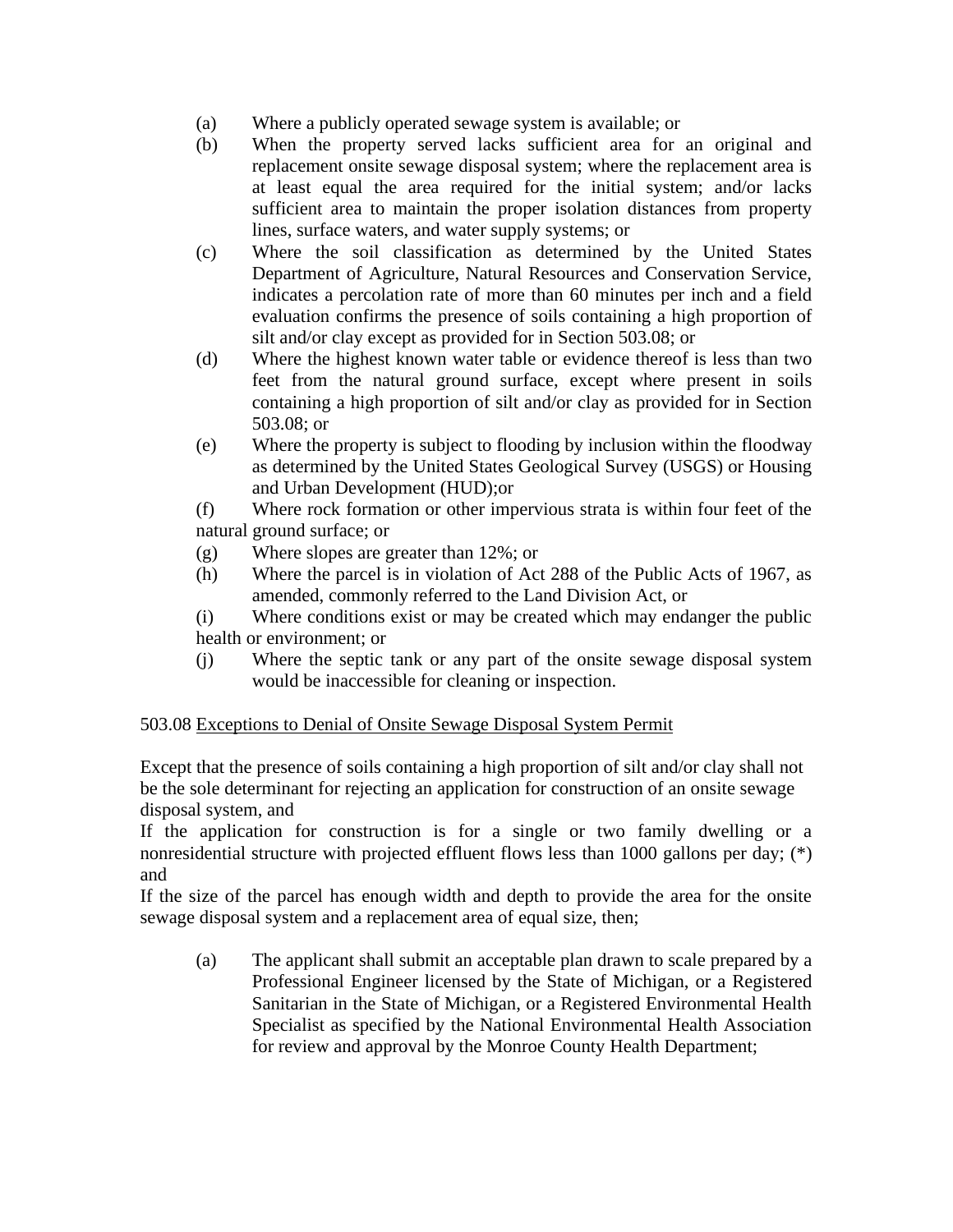(b) The onsite sewage disposal plans shall indicate sufficient area for all planned structures, onsite water supply, and the areas designated for onsite wastewater disposal.

Prior to issuance of an onsite sewage disposal permit issued under the following exceptions, the applicant shall record with the Monroe County Register of Deeds the current affidavit being used by the Monroe County Health Department for construction of onsite sewage disposal systems. The affidavit shall become null and void when the single or two family habitable building or nonresidential structure has been legally connected to an approved public wastewater disposal system.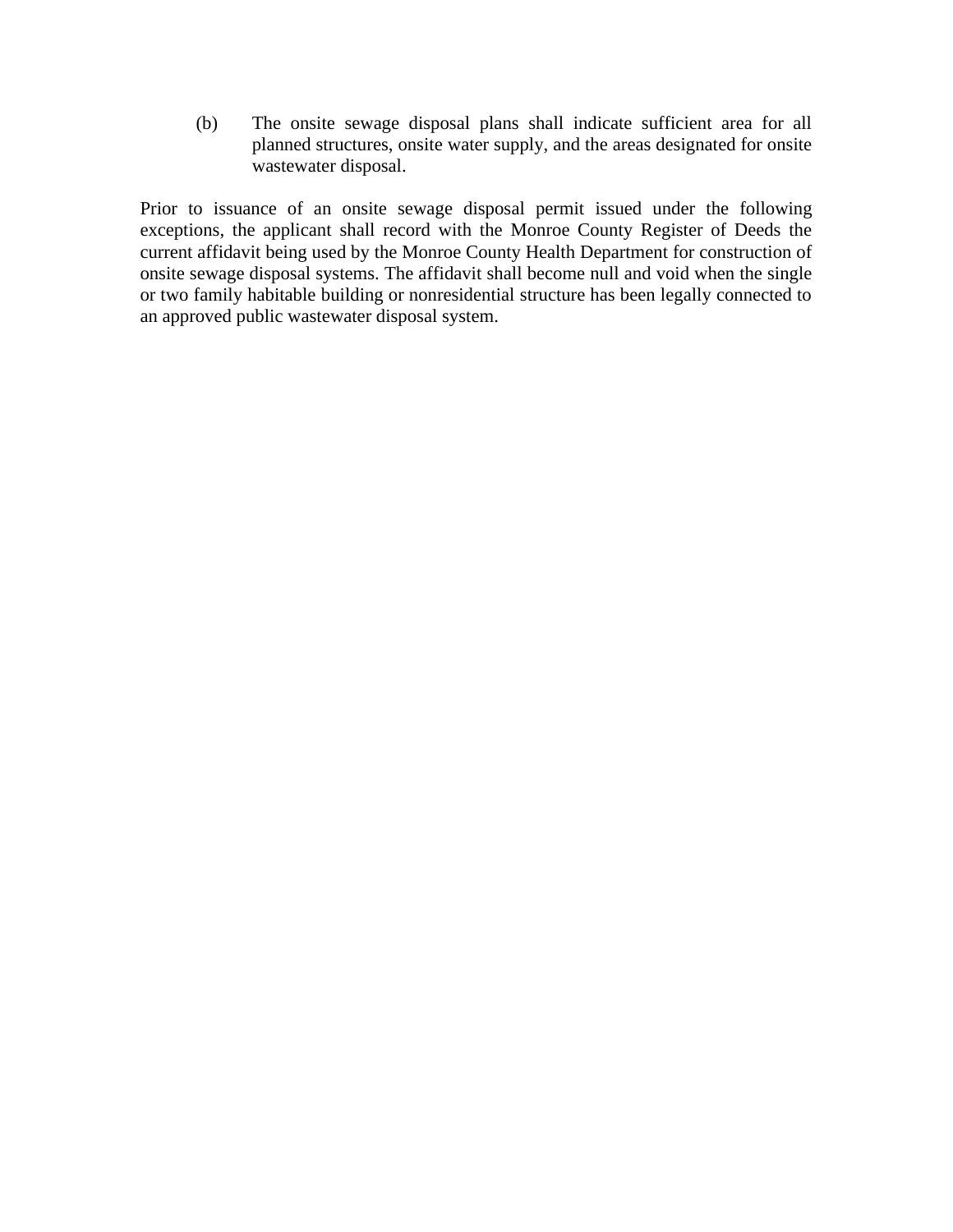(\*) The criteria for determining whether a permit for an onsite sewage disposal system shall be issued for a residential dwelling in a platted subdivision shall be that which is stated in Act 288 of the Public Acts of 1967, as amended, commonly referred to the Land Division Act.

# 503.09 Nonresidential Site Acceptance Criteria:

(a) Only developments where daily flows will be less than 1000 gallons per day (gpd).

- (b) Plans drawn to scale as specified in this regulation shall be for a mechanical onsite sewage disposal system providing a uniform distribution of effluent to the onsite sewage disposal system.
- (c) Food service facilities shall not be considered unless the site meets all criteria contained in Appendix F of the Michigan Criteria for Subsurface Sewage Disposal, April 1994, as amended.
- (d) When pretreatment is required, it must produce effluent meeting wastewater performance standards of <30 mg/L for total suspended solid (TSS) and <30 mg/L for Biochemical Oxygen Demand (BOD) or the current industry standards.
- (e) The owner is responsible to ensure lifetime maintenance and operation of the pretreatment system by a qualified service provider.
- (f) Only contractors licensed by the Monroe County Health Department shall be authorized to install nonresidential onsite sewage disposal systems.
- (g) The contractor shall install the onsite sewage disposal and/or pretreatment system only in conformance with the manufacturer's installation requirements.
- (h) The property owner shall be required to connect to public sanitary sewer when it is available as defined by Act 368 of the Public Acts of 1978, as amended.

# 503.10 Nonresidential Pump and Haul Criteria

- (a) Only nonresidential developments where daily flows will be less than 100 gallons per day (gpd) and unsuitable soil conditions.
- (b) Plans drawn to scale by a Professional Engineer licensed by the State of Michigan, or a Registered Sanitarian in the State of Michigan, or a Registered Environmental Health Specialist specified by the National Environmental Health Association, shall be submitted for review and approval by the Monroe County Health Department.

(c) The holding tank shall be structurally sound, watertight, and meet current industry standards.

(d) The holding tank shall be equipped with an audio and visual high- level alarm.

- (e) The nonresidential facility will be equipped with low flow fixtures.
- (f) The holding tank shall have sufficient openings to allow access for servicing, inspections, and maintenance, and be properly constructed to prevent infiltration of surface water.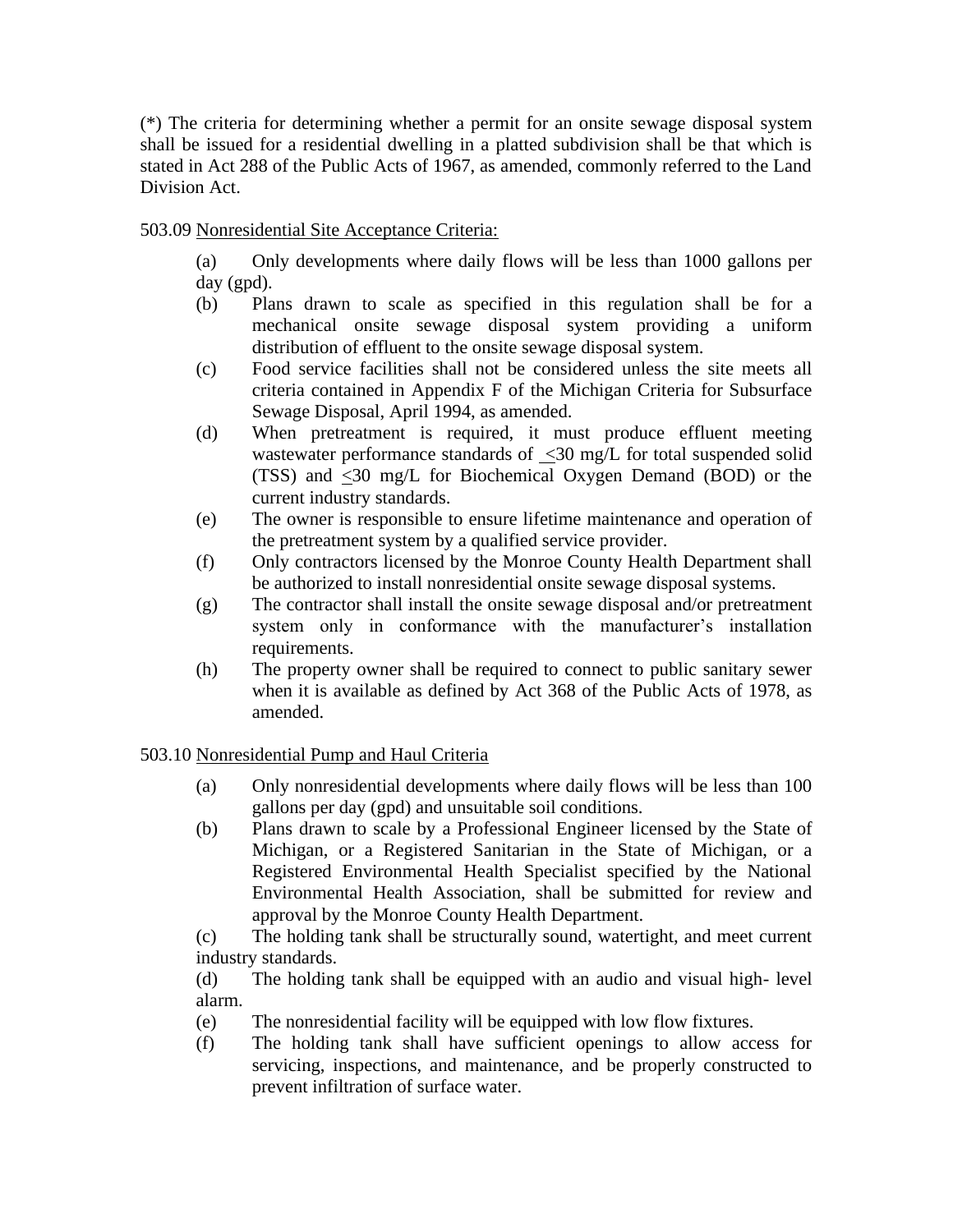(g) The holding tank capacity shall be sized with a minimum of two days storage capacity.

(h) The holding tank shall be located in an area to prevent the contamination of surface or ground waters or create a public health hazard or nuisance.

(i) The tank shall be located in an area that protects the environment and limits public access.

(j) The owner is responsible to ensure lifetime maintenance and operation of the holding tank.

(k) The owner shall submit an annual pumping report to the Monroe County Health Department

(l) The owner shall be subject to an annual site inspection and assessed a fee for such inspection as indicated in the Monroe County Health Department fee schedule.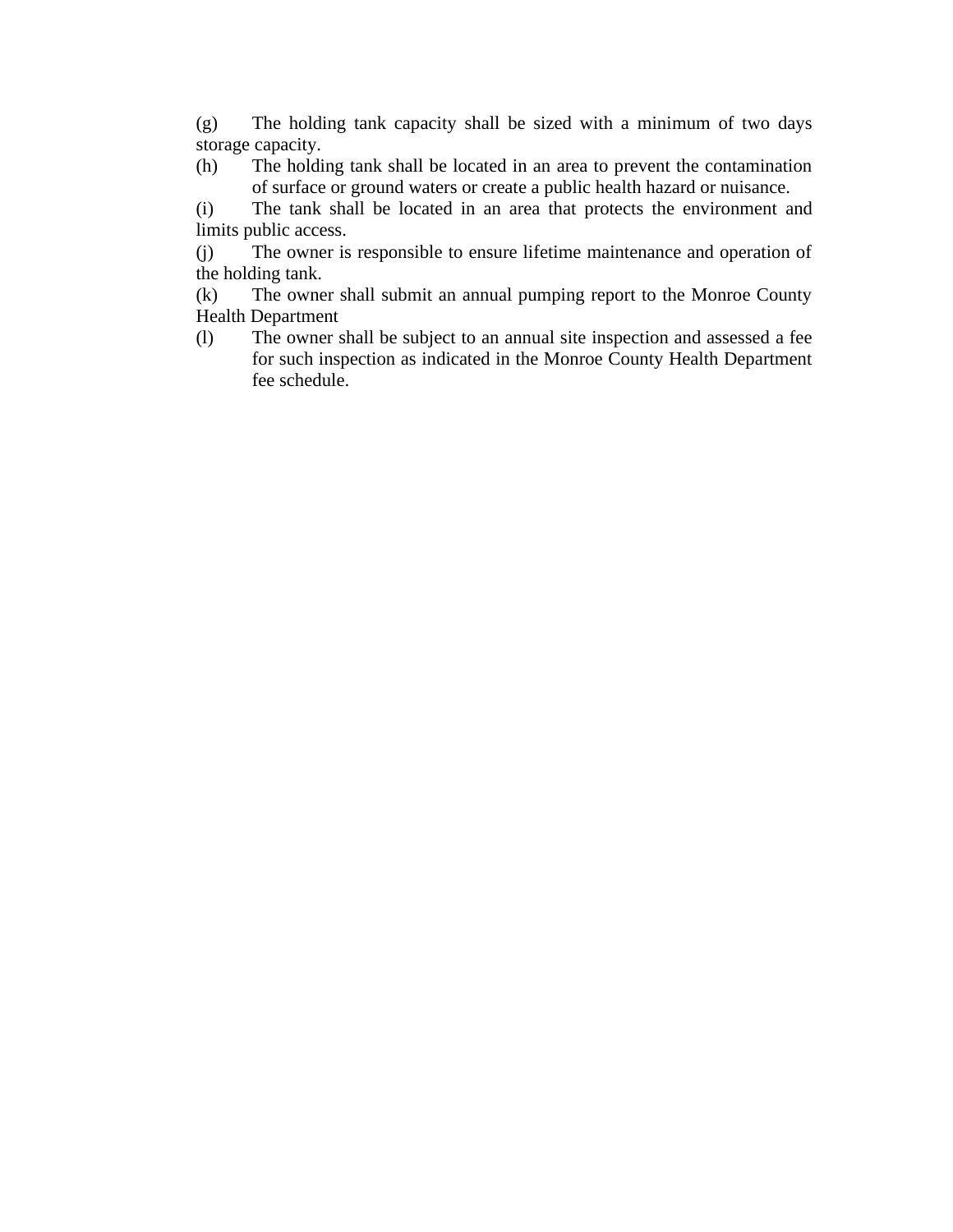- (m) The owner shall prepare and implement a contingency plan. The contingency plan at a minimum shall outline a program to respond to the rapid mitigation of:
	- 1. Equipment failure
	- 2. Utility failure
	- 3. Excessive flows
	- 4. Other conditions or events that create a public health hazard or nuisance
- (n) The owner may be required to install a subsurface sewage disposal system if the daily flows increase to greater than 100 gallons per day.

Prior to issuance of a pump and haul permit issued under the preceding criteria, the applicant shall record with the Monroe County Register of Deeds the current affidavit being used by the Monroe County Health Department for construction of a pump and haul facility. The affidavit shall become null and void when the nonresidential structure has been legally connected to an approved public wastewater disposal system or subsurface sewage disposal system.

# 503.11 Moratorium on Construction

The Health Officer, at his/her discretion, may institute a moratorium on construction of onsite sewage disposal systems when conditions are present in the soils that would adversely affect the proper construction, installation, and operation of an onsite sewage disposal system. Said moratorium shall be published in a newspaper of general circulation and take immediate effect. By written authorization of the Health Officer consideration may be given to a specific installation, when that installation is in the best interest of public health protection.

# 503.12 Variances

A variance to provisions of this regulation may be made when the Health Officer determines that a special circumstance is present. Upon written authorization of the Health Officer, the owner may construct or cause to be constructed an onsite sewage disposal system, under the direction of the Health Officer and subject to such conditions as he/she may require, considering the limitations of the property, the protection of public health, and the prevention of any nuisance. An alternate method of onsite sewage disposal may be approved by the Health Officer when in his/her judgment, special factors warrant such a variation. Requests for variances to install an alternative method of onsite sewage disposal shall be in writing and presented to the Monroe County Health Department.

# 503.13 Installation Inspection Required

After construction of the onsite sewage disposal system has been completed to the extent of the placement of all sewer and distribution lines, and before any portion of the distribution lines have been covered or placed in operation, a request for an inspection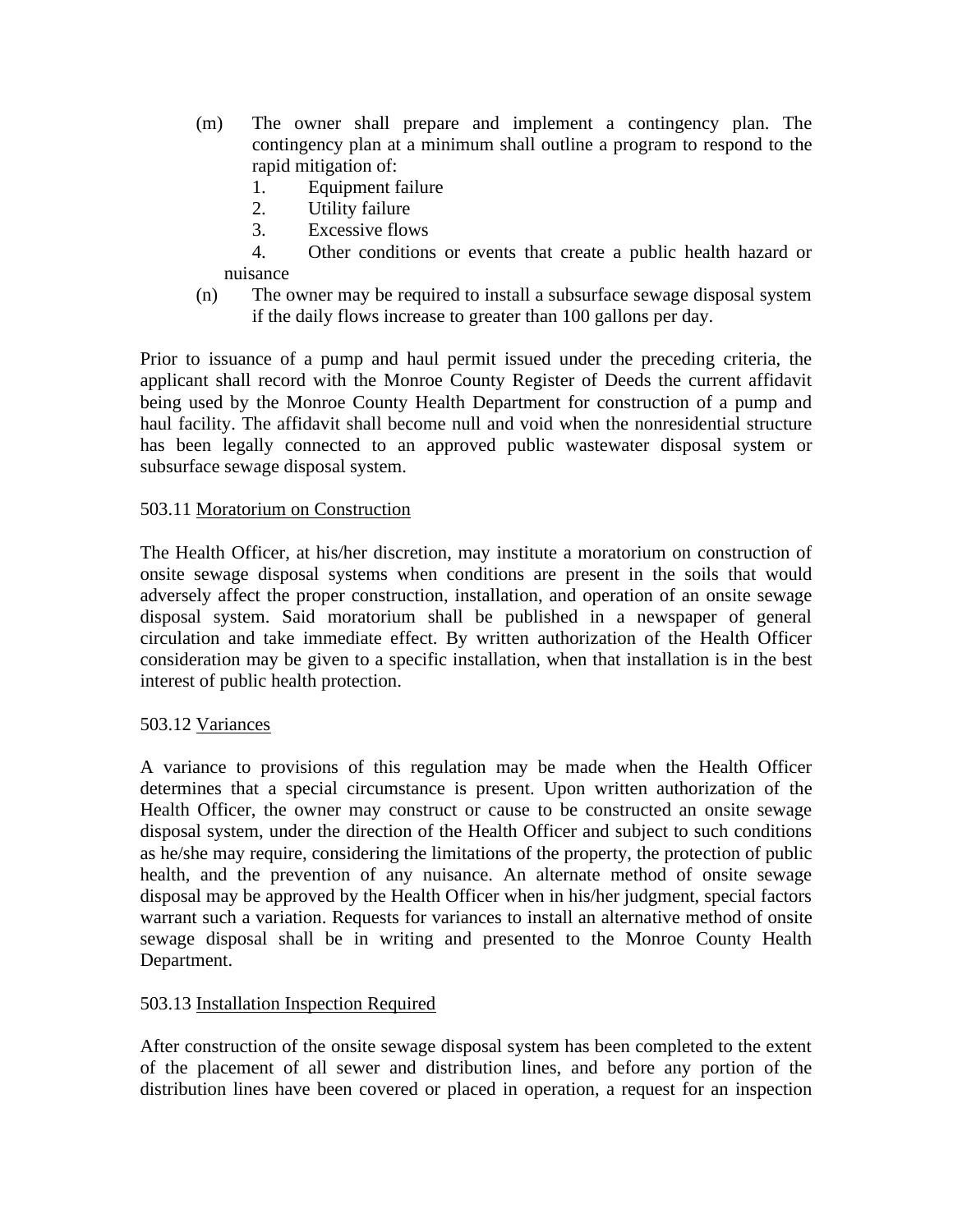shall be made to the Health Officer. It shall be the responsibility of the licensed installer to notify the Health Officer that the onsite sewage disposal system is ready for inspection. An inspection by the Health Officer is required or may be conducted any time deemed necessary, to ensure compliance with all permit specifications and to ensure protection of public health and the environment, after the onsite sewage disposal system has been completed but before any portion of the onsite sewage disposal system has been covered or placed in operation. Upon approval of the system for backfill, the onsite sewage disposal system shall not be allowed to remain open for longer than 48 hours, unless otherwise approved by the Health Officer. The following site conditions shall exist at the time of the final inspection or be viewed and approved by the Health Officer prior to issuance of final approval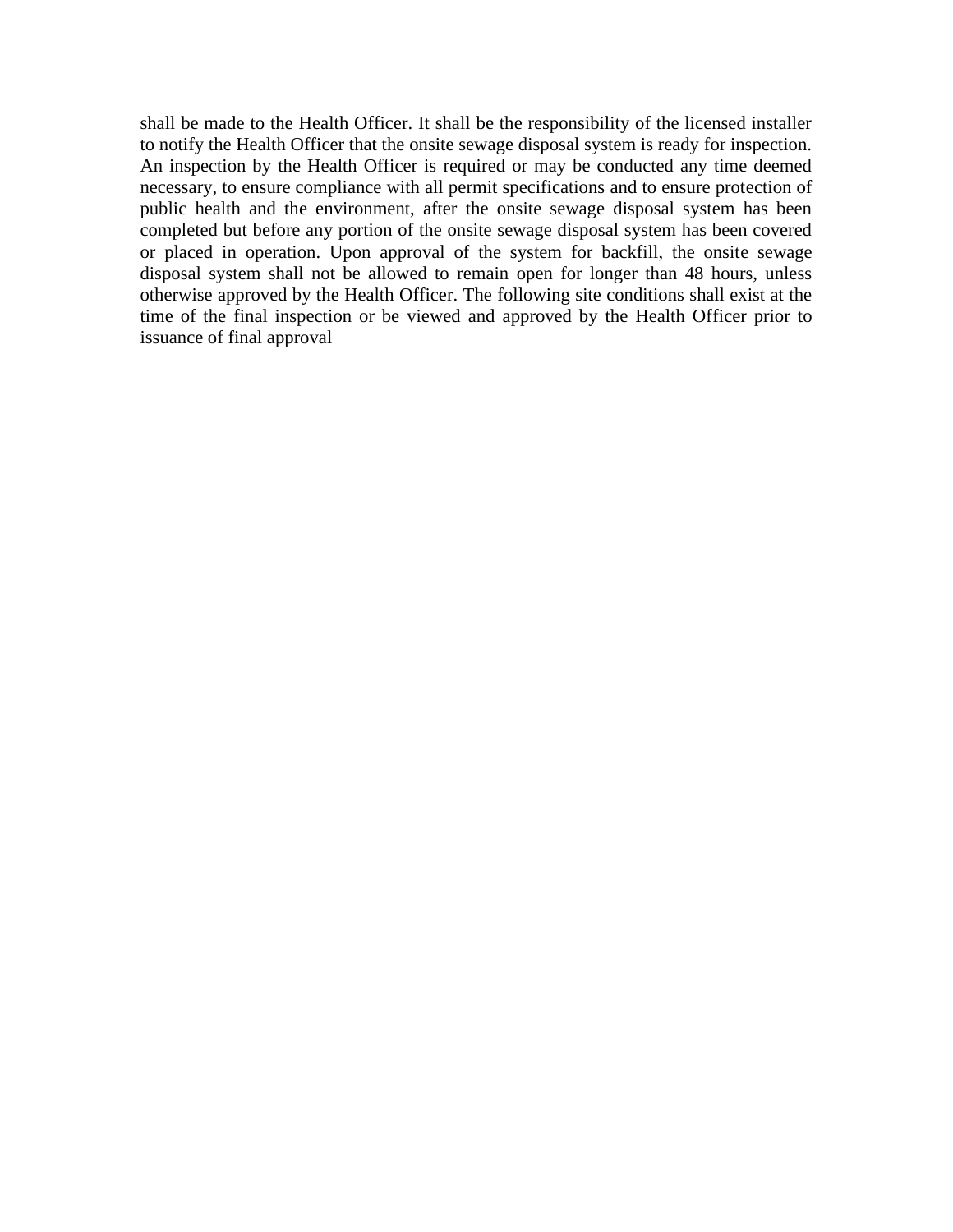(a) All inlets and outlets to the septic tank(s) shall be exposed;

(b) The access cover(s) of the septic tank(s) shall be exposed;

(c) The sewer line from the septic tank(s) to the onsite sewage disposal system shall be exposed;

(d) When a soil absorption bed or field (i.e., trenches) is installed, the individual bed or trenches shall be exposed with the aggregate in place.

# 503.14 Altered or Repaired Existing Onsite Sewage Disposal Systems

An onsite sewage disposal system shall conform to the minimum construction requirements of this regulation if the following applies to the building(s) being served by the system:

(a) Reconstruction after existing structure is voluntarily demolished; or

(b) Reconstruction after fire or casualty destroys over 50% of the building; or

(c) Reconstruction of existing building that exceeds 50% replacement; or

(d) The intended use for the existing habitable building is to be changed.

# SECTION 504 REQUIREMENTS FOR THE CONSTRUCTION AND MAINTENANCE ONSITE SEWAGE DISPOSAL **SYSTEMS**

# 504.01 Septic Tanks

- (a) Location. No septic tank or onsite sewage disposal system shall be located where it is inaccessible for cleaning or inspection purposes nor shall any structure be placed over any existing tank making the same inaccessible for cleaning and inspection purposes.
- (b) Manholes. Every septic tank shall be provided with one or more suitable openings with covers. One of the openings is to be located over the outlet to permit inspection and cleaning. Where the top of the septic tank is located more than six inches below the finished grade, watertight manholes shall be built up to within six inches of the finished grade.
- (c) Inlets and Outlets. The bottom of the inlet line into the septic tank shall be at least two inches above the operating water level of the tank. The outlet shall be constructed to permit withdrawal of liquid from the middle third of the depth of the liquid in the tank and to prevent the escape of floating or settled solids and must allow for a minimum air chamber of eight inches. The inlet must be so designed to permit gas above the liquid level to pass through the inlet line and out the vent pipe servicing the sewer line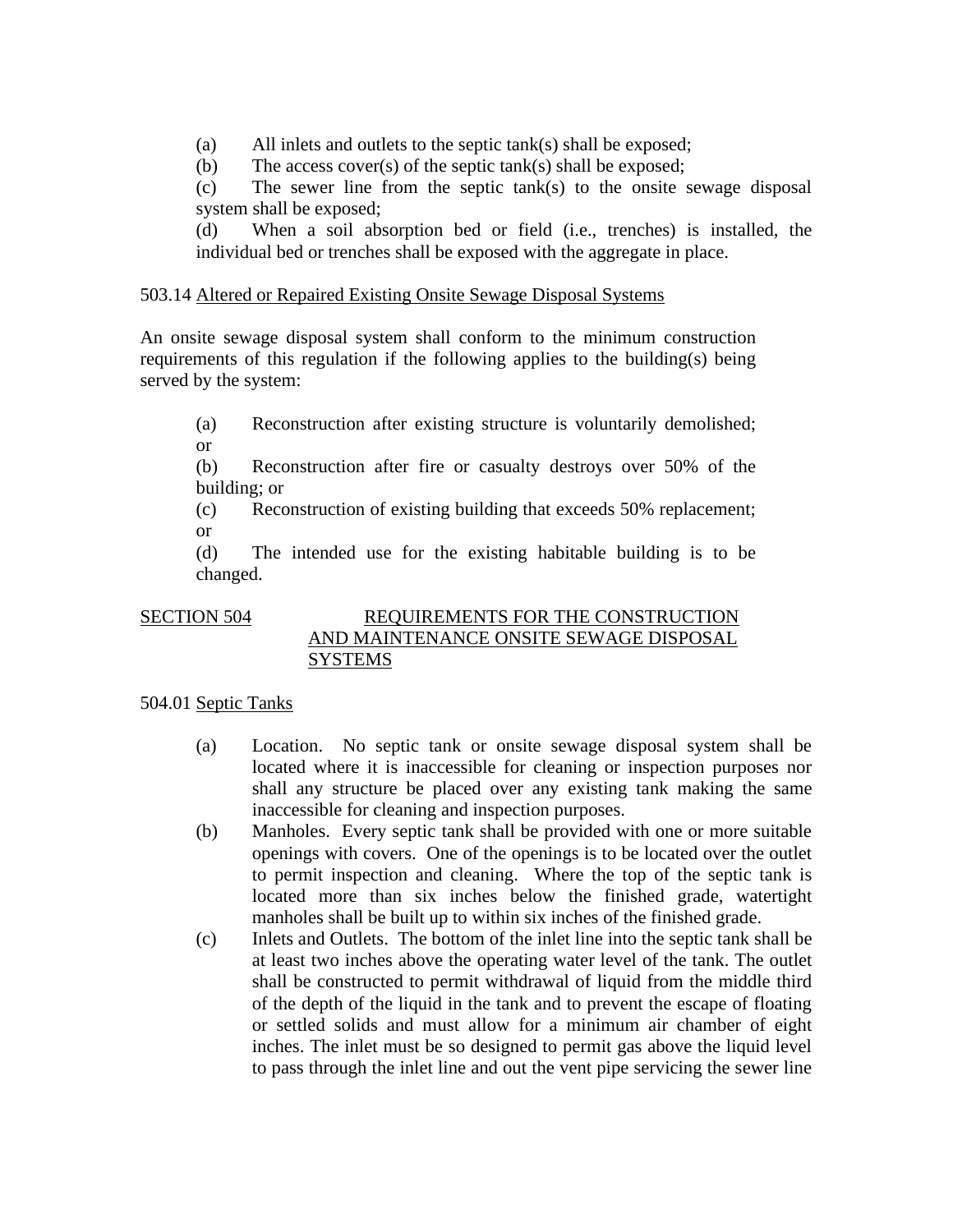leading to the tank. All pipe connections to a septic tank shall be watertight and surrounding excavation shall be properly backfilled.

- (d) Construction Material. Concrete pre-fabricated tanks shall be constructed of washed aggregate, and properly vibrated to produce concrete tanks having a minimum compressible strength of 4000 pounds per square inch. All septic tanks shall be fitted with inlet and outlet-connectors that conform to American Society for Testing and Materials (ASTM) C923 specifications. Septic tanks constructed of materials other than concrete must be approved by the Health Officer. No septic tank shall be less than four feet in depth measured from the flow line, or less than five feet between the inlet and outlet.
- (e) Number and Capacities. Septic tanks hereafter installed shall have a minimum liquid capacity equal to the maximum volume of sewage flowing into it during any 36-hour period. The first septic tank in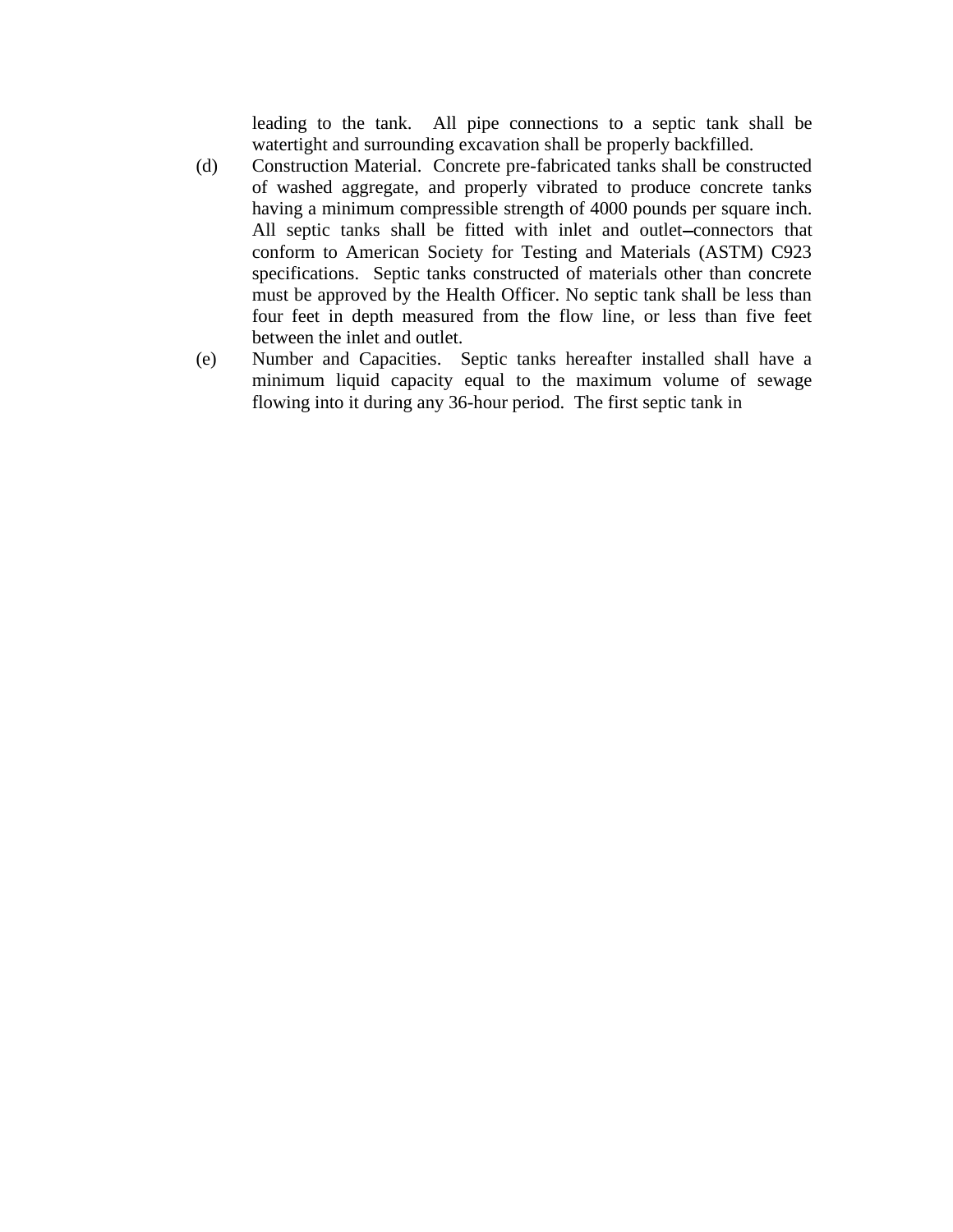any sewage disposal system shall be a minimum of 1,500 gallons capacity with at least two chambers or consist of two septic tanks in series totaling a minimum of 1,500 gallons. Minimum size for any additional septic tank in series shall be 500 gallons. For each additional bedroom over four add 500 gallons to septic tank capacity.

- (f) Dosing Tanks and Pumps. A dosing tank and pump may be required when the liquid capacity of the septic tank is over 2,000 gallons. The dosing tank shall be constructed of watertight material approved by the Health Officer. It shall be equipped with a watertight manhole which terminates no lower than finished grade and which facilitates repair, maintenance, and cleaning. The pumps shall be of the type designated as sewage lift pumps and constructed of material approved by the Health Officer. The pumps shall be sized to properly dose the subsurface sewage disposal system in accordance with current industry standards and proper application rates. A minimum of an audio/visual high water level warning device shall be installed in all dosing tanks. All electrical connections associated with the dosing tank shall comply with the local electrical codes.
- (g) Effluent Filter. An effluent filter shall be installed on the effluent side of the septic tank and shall be accessible for cleaning. The effluent filter shall be sized based on the estimated flow from the structure served by the onsite sewage disposal system. Effluent filter material shall be no greater than  $1/16^{th}$  inch in size.

# 504.02 Onsite Disposal Systems

- (a) Location: The soil absorption system shall not be located under any drive parking area, paved surface, or building;
- (b) Distribution Header: A header shall be set so as to afford an even distribution of all septic tank effluent throughout the subsurface distribution lines. The pipe between a septic tank and distribution system shall be connected in the center of the distribution header, except for a manifold header shall be required for headers exceeding 25 feet in length;
- (c) Distribution System: The soil absorption system shall be constructed with materials that comply with Michigan Department of Environmental Quality (MDEQ) standards. Straw or other approved materials that meet current industry standards shall be placed between the stone and final cover of soil to prevent soil from filtering into the stone. Approval of an onsite sewage disposal system may be withheld if the distribution lines are not laid at a uniform grade, or is in poor condition, or if soil has been allowed to fill up the void spaces around the filter material, or if the soil at the soil aggregate interface has been sealed due to improper construction technique, or when the installation does not conform to the requirements of the permit;
- (d) Elevated Absorption Areas: Proper construction practices require that when any construction and installation of a soil absorption sewage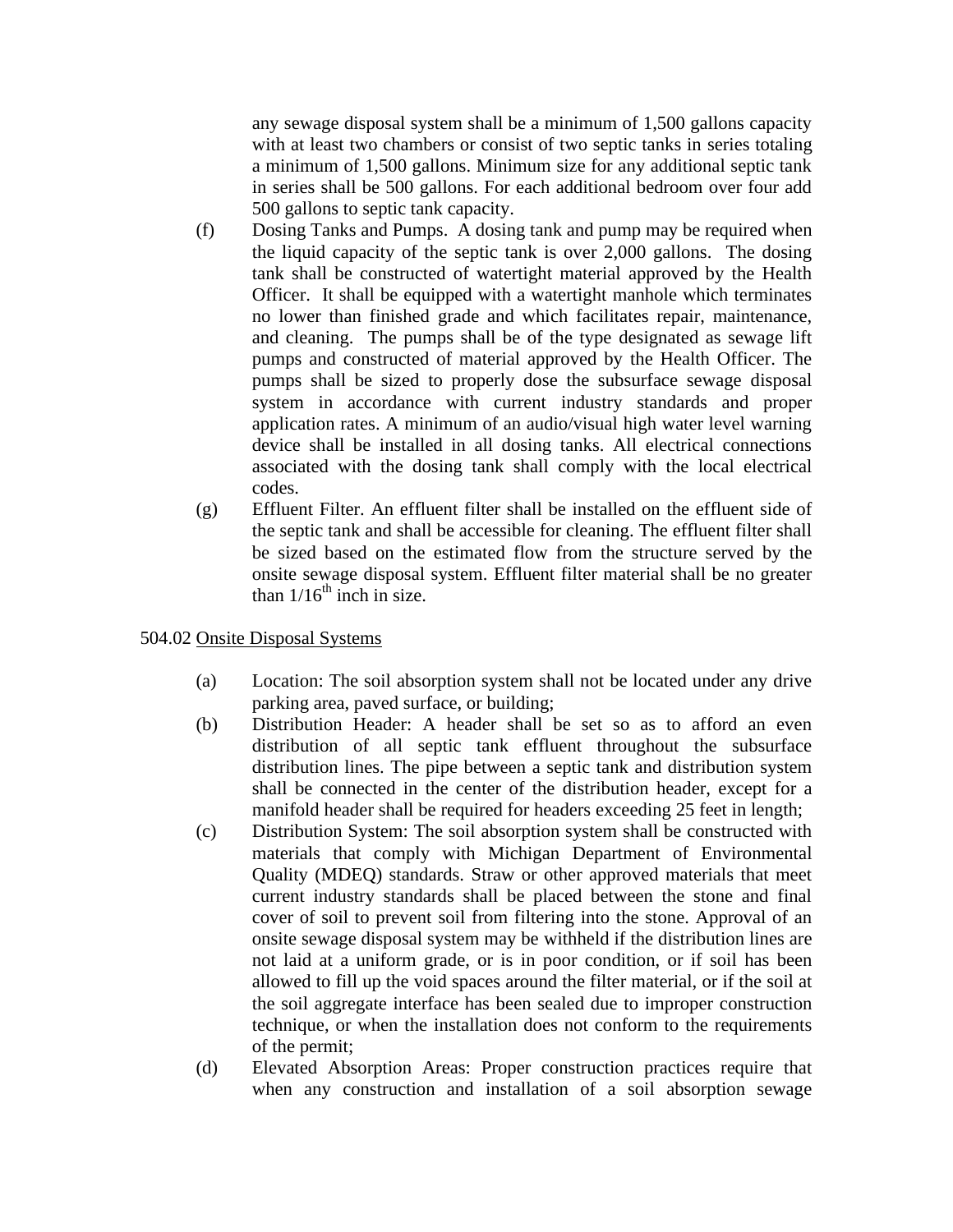disposal system involves an elevated absorption area, the sand berm shall be installed around the entire system. When construction of an onsite sewage disposal system results in an increase in the elevation of the parcel, construction of a surface water diversion to divert surface water from said elevated system shall be required to prevent runoff onto adjacent properties. The diversion shall be approved by the municipality in which the system will be constructed. Exceptions to this requirement:

- 1. A 100-foot isolation distance is maintained between the property line and the gravel within the wastewater disposal system;
- 2. Where a minimum of four feet of permeable soil is present to allow for the rapid percolation of water into the ground.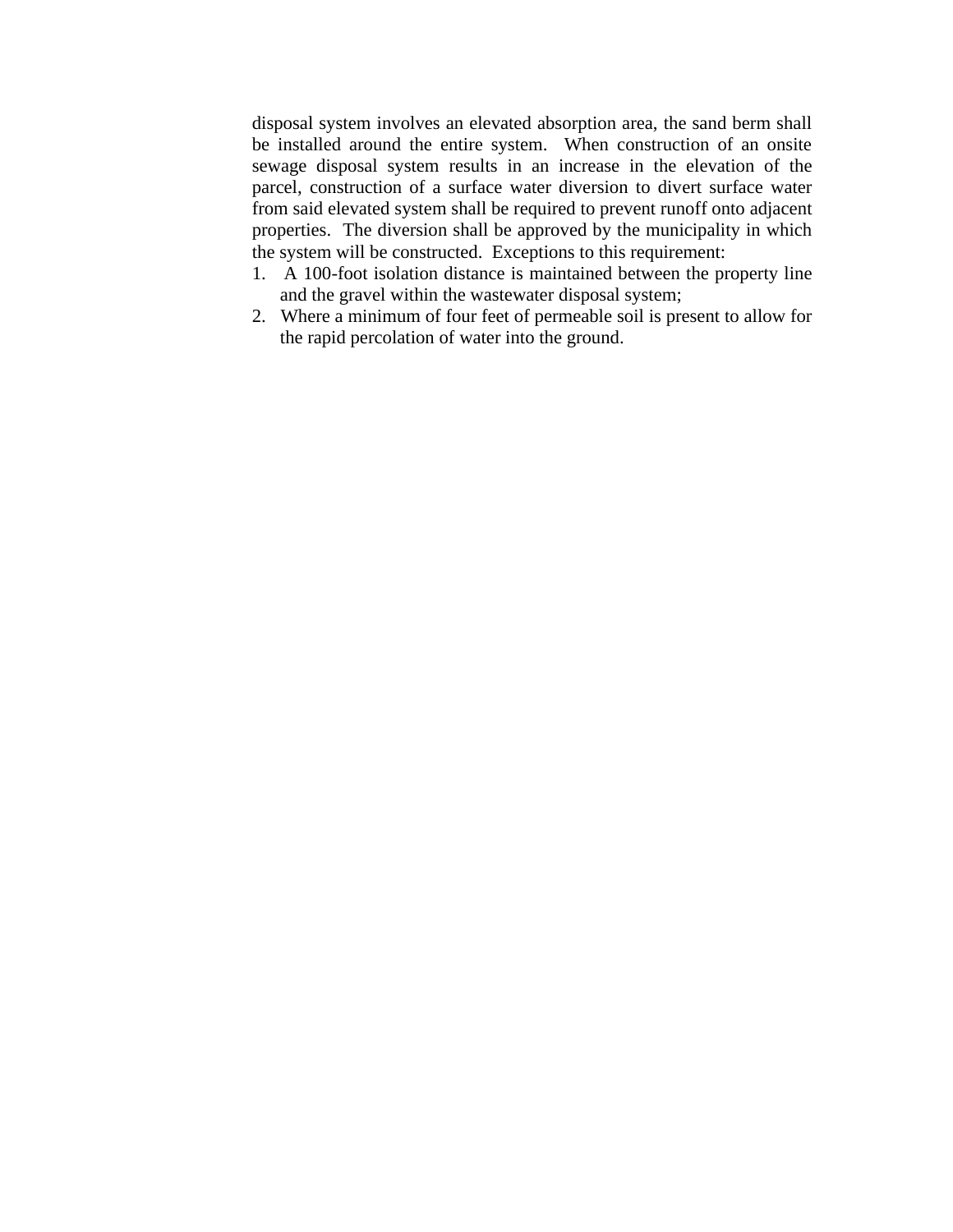- (e) Connection of Distribution Lines: All distribution lines in a soil absorption system shall be connected with a header and footer. The header is to be a solid plastic pipe; the footer shall be perforated;
- (f) Excavation of Soils: Any excavation for the installation of an onsite sewage disposal system shall be done in a manner that does not smear or seal the sides or bottom of the soil excavation;
- (g) Aggregate: Stone used in any subsurface disposal system shall be washed gravel, or limestone. The source of the stone shall meet the specifications of and be approved in writing by the Health Officer prior to its use in any subsurface disposal system;
- (h) Depth of Earth Cover: The onsite sewage disposal system shall be covered with a soil texture equal to or more permeable than a loamy sand to a minimum depth of 12 inches to a maximum depth of 18 inches. No portion of the onsite sewage disposal system shall be covered with impermeable soils such as clays or silts. The cover shall be graded so as to aid in the runoff of rainwater.

|                                      |                  | <b>TO ABSORPTION</b>  |                 |
|--------------------------------------|------------------|-----------------------|-----------------|
|                                      | <b>TO SEPTIC</b> | FIELD/                | <b>TO SEWER</b> |
| <b>FROM THE:</b>                     | TANK:            | <b>ABSORPTION BED</b> | LINE:           |
| Drilled Well                         | 50               | 50                    | 50              |
| Buried Water Holding Tank or Cistern | 50               | 50                    | 50              |
| Point Well (Dug Well)                | 100              | 100                   | 100             |
| <b>Property Line</b>                 | 10               | 10                    | 5               |
| <b>Basement Wall</b>                 | 10               | 15                    | $N/A^*$         |
| Crawl Space or Foundation            | 5                | 10                    | $N/A^*$         |
| <b>Bank or Drop-off</b>              | 10               | 25                    | 10              |
| Road Right-of-Way                    | 10               | 10                    | 10              |
| Surface Water                        | 100              | 100                   | 25              |
| <b>Swimming Pools</b>                | 25               | 25                    | 10              |
| Center of County Drains              | 100              | 100                   | 25              |
| Center of Roadside Ditches           | 25               | 25                    | $N/A^*$         |
| <b>Edge of Driveway</b>              | 10               | 10                    | $N/A^*$         |

504.03 Required Minimum Isolation Distance in Feet

*\*N/A means "not applicable"*